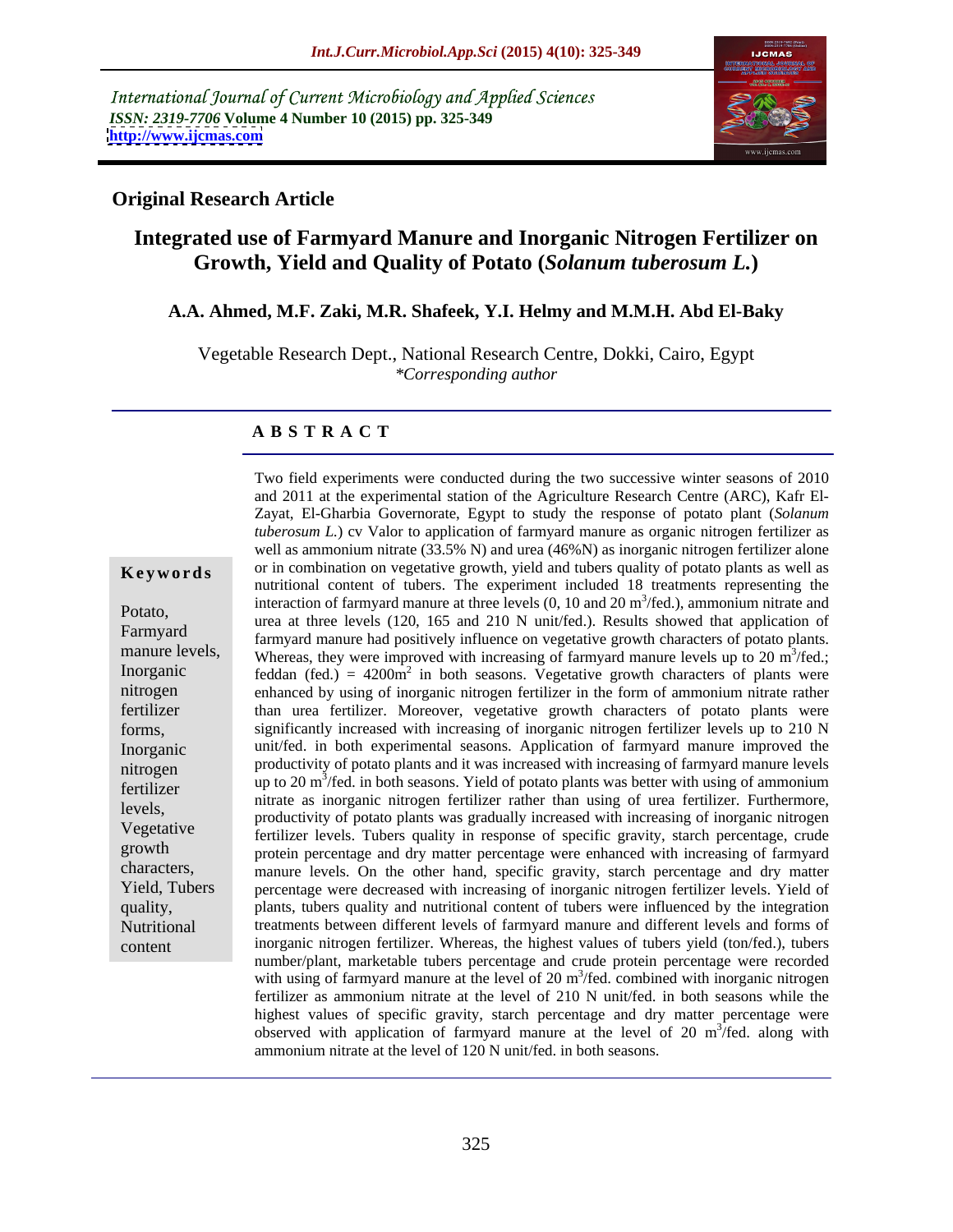important crop in the world after rice, wheat and maize in terms of the human consumption. It is a global food crop. It is use of nitrogen fer<br>known as a favorite crop and regarded as accomplishment of known as a favorite crop and regarded as one of the most important vegetable crops as human food. It is a staple food crop such as rice, wheat and tomato for the Egyptians life. In Egypt, it grows under different 1999). It is recognized as one of the most

levels of carbohydrates and considerable influenced<br>amounts of vitamins B C and minerals fertilizer. amounts of vitamins B, C and minerals (Stephen, 1999; Tigoni, 2005; Muthoni and

It is relatively considered rich in some free exceed milligrams (Watt and Marrill, 1963).

*In Egypt,* potato plays an important potato exportation to other countries (Ahmed, 1999; Pervez *et al.,* 2000).

Both yield and tubers quality are affected by cultural practices. Fertilizer application has and good quality. Nitrogen sources are important effects on the vield and quality of various, plants take available N from either important effects on the yield and quality of potatoes (Westermann, 2005). Potato is highly responded to N fertilizer and it is usually the most specific essential nutrient for potato plant growth on all soils, especially on sandy soils (Errebhi *et al.,* 1998). The nitrogen is a vital nutrient for the activity of plant organs. It is important for many components such as amino acids, nucleic acids and leaf chlorophyll content (Najm *et al.,* 2012a). Previous studies have

**Introduction** shown that nitrogen fertilizer can increase Potato (*Solanum tuberosum L*.) is the fourth height, shoot dry matter, leaf area index and environmental conditions (Ahmed 1994, maturity (Love *et al.,* 2005; Kumar *et al.,* important vegetable crops for local and Rosen, 2007). Likewise, Ahmed *et al.* consumption and exportation. (2009) indicated that vegetative growth It is cheap source of energy, it contains high percentage and tubers quality were the growth characteristics, such as plant tubers yield (Kumar *et al.,* 2007; Sincik *et al.,* 2008; Zelalem *et al.,* 2009). Appropriate use of nitrogen fertilizer can lead to accomplishment of optimum foliage development and subsequently increases tubers yield. The excessive use of nitrogen can lead to increase vegetative growth rather than tubers production and delay potato 2007) and reduces tubers quality (Zebarth characters, tubers yield, marketable tubers percentage and tubers quality were influenced by different rates of nitrogen fertilizer.

Nyamango, 2009). The conventional use of chemical fertilizer amino acids (Smith, 1968). It contains fiber tubers quality, environment pollution, public and very small amounts of fat that does not health and economical losses (Wang *et al.,* economic role as a food and a cash crop by contents in tubers and potatoes go bad more can increase the tubers yield but inordinate use of nitrogen has a negative effects on 2002; Alva, 2004; Goffart *et al.,* 2008; Sharifi *et al.,* 2009; Najm *et al.,* 2011, 2012b), reduces starch dry matter and sugar rapidly during the storage (Balemi, 2012).

variety, environmental conditions and especially N element to obtain high yield In general, intensive potato cultivation requires an adequate supply of nutrients and good quality. Nitrogen sources are various, plants take available N from either the soil through mineralization or the external supply of nitrogen fertilizer. Generally, nitrogen fertilizer sources are several and the common sources of its and available in Egypt are ammonium nitrate (33.5% N), ammonium sulphate (20.6%N) and urea (46% N). Several studies had been investigated the effect of different N fertilizer forms on the growth, yield and tubers quality. Despite N fertilizer sources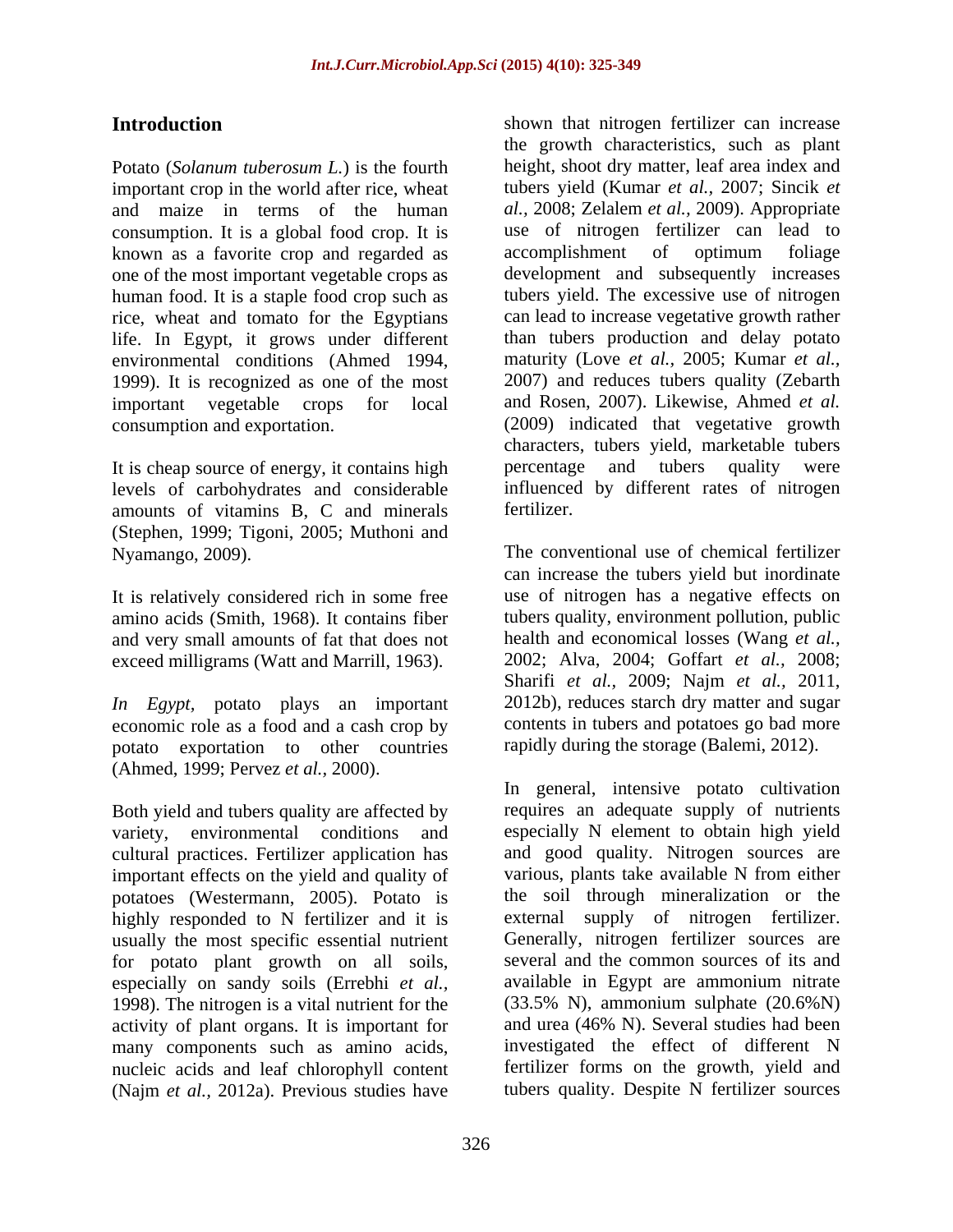are  $NO_3$ ,  $CO(NH_2)_2$  and  $NH_4$ , plants only take up N as either  $NO<sub>3</sub>-N$  or  $NH<sub>4</sub>-N$ (Westermann, 1993). Nitrogen applied as resulted by application  $N$  as  $\overline{NO_{3}-N}$ followed by  $NO_3 + NH_4$  and least with  $NH_4$ -N.

On the other hand, Westermann and Sojka (1996) showed that vegetative growth

that ammonium sulphate was superior in its nitrogen fraction, animal manure can impact on vegetative growth and yield of improve chemical, physical and biological potato plants compared to other sources of characteristics of the soil (Benke *et al.,* nitrogen fertilizer such as ammonium nitrate 2008; Darzi and Haj Seyed Hadi, 2012; or urea. Meanwhile, Shaheen *et al.*(1989) reported that both urea and ammonium vegetative growth, tubers yield, marketable compared to ammonium sulphate and urea.

chemical nitrogen fertilizer has remarkably increased during the last years (Freire and

Today, the price of mineral fertilization has fertilization increases the production costs.

 $CO(NH<sub>2</sub>)<sub>2</sub>$  to the soil, it is converted into  $NH<sub>4</sub>$ - depletion of essential micronutrients thereby N by enzyme urease to become the N resulting in an overall reduction in total crop obtainable for plant absorption (Benson and productivity (Hepperly *et al.,* 2009) and Barnette, 1939). Karadogan (1995) indicated significant soil problems such as soil that the greatest growth of potato plants degradation and soil pollution causes by Using of chemical fertilizers alone may not be sufficient under intensive agricultural management and result in a possible high application rates of chemical fertilizers (Singh, 2000).

characters were higher by application of fertilizer and it has been used for many (NH<sub>4</sub>)<sub>2</sub>SO<sub>4</sub> rather than NH<sub>4</sub>NO<sub>3</sub>. centuries to increase soil fertility (Kolay, 2007; White *et al.*, 2007; Mir and Quadri, Moreover, Soliman *et al.* (2000) indicated 2009; Darzi, 2012). Except for the supply of The animal manure such as cattle manure is another source of N and other nutrients, which can decease the demand of chemical centuries to increase soil fertility (Kolay, 2007; White *et al.,* 2007; Mir and Quadri, 2009; Darzi, 2012). Except for the supply of Najm *et al.,* 2012a).

sources had similar effects on potato tubers Organic fertilizer has beneficial effects yield and potato specific gravity. Ahmed *et*  including the increases of hydraulic *al.* (2009) demonstrated that ammonium conductivity, raises the water holding nitrate was superior in its effect on capacity, changes the soil pH where tubers percentage and tubers quality on the soil type and characteristics of Despite the negative effects of excessive reduces the frequency of plant diseases chemical N fertilizer, application of (Olson and Papworth, 2006; Tagoe *et al.,* increases or decreases in the pH, depending organic fertilizer, elevates the soil aggregation and water infiltration and 2008).

Sa, 2006). So, the development of new Using of animal manure such as cattle methods become an urgent need for potato manure has positively beneficial effects on producers to use other nutrient sources (Al- vegetative growth, yield and tuber quality Moshileh and Motawei, 2005; Goffart *et al.,* (Kolay, 2007; White *et al.,* 2007; Najm *et*  2008). *al.,* 2010; Balemi *et al.,* 2012; Najm *et al.,* 2013).

been raised so much in Egypt. It becomes Therefore, the present study aims to study more than the ability of the majority of the response of potato plants to the farmyard framers. Besides, the high price of mineral manure as organic fertilizer and different nitrogen forms and levels such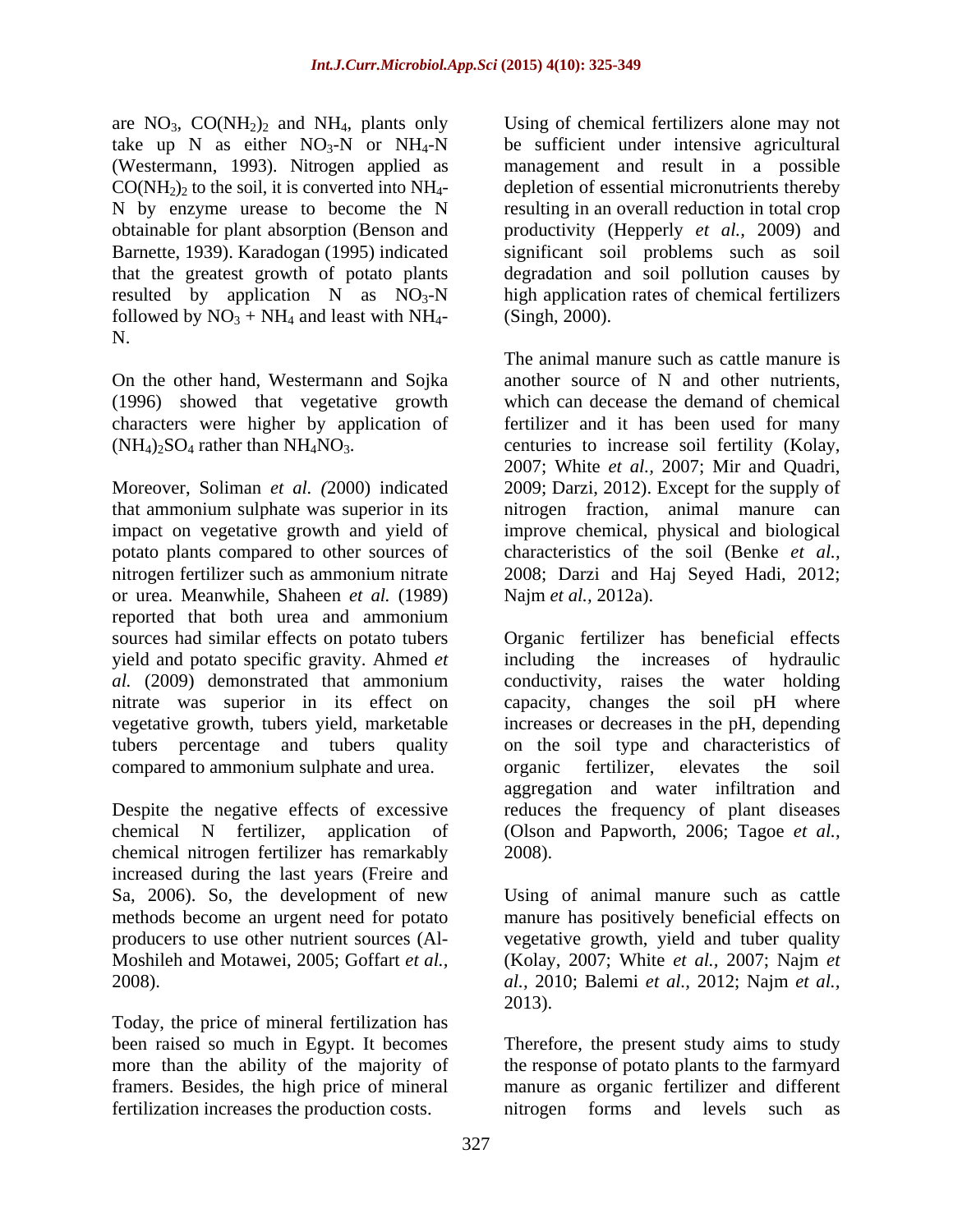determine the most appropriate integration

Two field experiments were carried out during the two successive winter seasons of 2010 and 2011, respectively in clay loam soil at the Agriculture Research Centre Plant length (cm), stems number/plant and  $(ARC)$  at Kafr El-Zayat, El-Gharbia leaves number/plant. Leaf area/plant  $(cm<sup>2</sup>)$ Governorate Egypt. The physical and was measured according to the method as chemical analysis of the experimental soil is shown in table 1. Farmyard manure was Moreover, total chlorophyll content of analyzed before using it and its entire levels leaves was measured after 65 days from were applied before cultivation of potato cultivation of seed tubers, samples of the seed tubers (Table 2). Each experiment contained 18 treatments, which were the total chlorophyll content according to Moran simple combination between 3 levels of and Porath (1982). Leaves and shoots fresh farmyard manure i.e., 0, 10 and 20 m<sup>3</sup>/fed., weights (g), whole plant fresh weight (g), two inorganic nitrogen fertilizer forms i.e., leaves and shoots dry weights (g) and whole urea (46% N) and ammonium nitrate (33.5% N) and three nitrogen fertilizer levels i.e., 120, 165 and 210 N unit/ fed. The Tubers vield experimental design used in the two successive winter seasons was split design Tubers number/plant, yield/plant (g), total with three replicates. Whereas, the three tubers yield (ton/fed.) and marketable tubers farmyard manure levels were arranged in the main plots while the two inorganic nitrogen fertilizer forms were randomly distributed in sub-plots and the three nitrogen fertilizer levels were randomly assigned in sub sub- Specific gravity of the potato tubers was plots. Each sub sub-plot area was  $14.0m^2$  determined using the method described by consisted of three ridges each was 0.75m in width and 6.25 m long. Seed tubers cv Valor<br>were cultivated on one side at 25 cm a part. were cultivated on one side at 25 cm a part. Specific gravity = Potato seed tubers were cultivated on  $7^{\text{th}}$  of October and  $9^{\text{th}}$  in the 2010 and 2011,  $\frac{\text{Weight of interest in air}}{\text{Weight of the year in air. Which of the bar}}$ respectively. Harvest date was done at 110 days after cultivation in both experimental seasons. The inorganic nitrogen fertilizers, Starch percentage was calculated according urea (46%N) and ammonium nitrate (33.5%

ammonium nitrate and urea as inorganic N) were divided into 2 equal doses and nitrogen fertilizers and their combination to applied at 30 and 60 days after cultivation. for nitrogen as organic or inorganic fertilizer whenever it was necessary according to the at different forms and levels for improving recommendations of Egyptian Ministry of vegetative growth, obtaining the optimum Agriculture. Six plants were taken randomly potato yield and good tubers quality. from each sub sub-plot as a representative **Materials and Methods Example 20** tubers and the following characters were The normal agricultural practices took place sample at 105 day after cultivation of seed recorded: when the contract of the contract of the contract of the contract of the contract of the contract of the contract of the contract of the contract of the contract of the contract of the contract of the contract of

# **Vegetative growth characters**

 $2\sqrt{2}$  $)$ described by Moursi *et al.* (1968). fourth leaf were taken for determination of plant dry weight (g).

# **Tubers yield**

percentage.

# **Tubers quality**

Dinesh *et al.* (2005):

Specific gravity  $=$ 

 $\mathbf{t}$  the  $\mathbf{t}$ of Weight of tubers in air Weight of tubers in air

Weight of tubers in air - Weight of tubers under water

to the method as described by Burton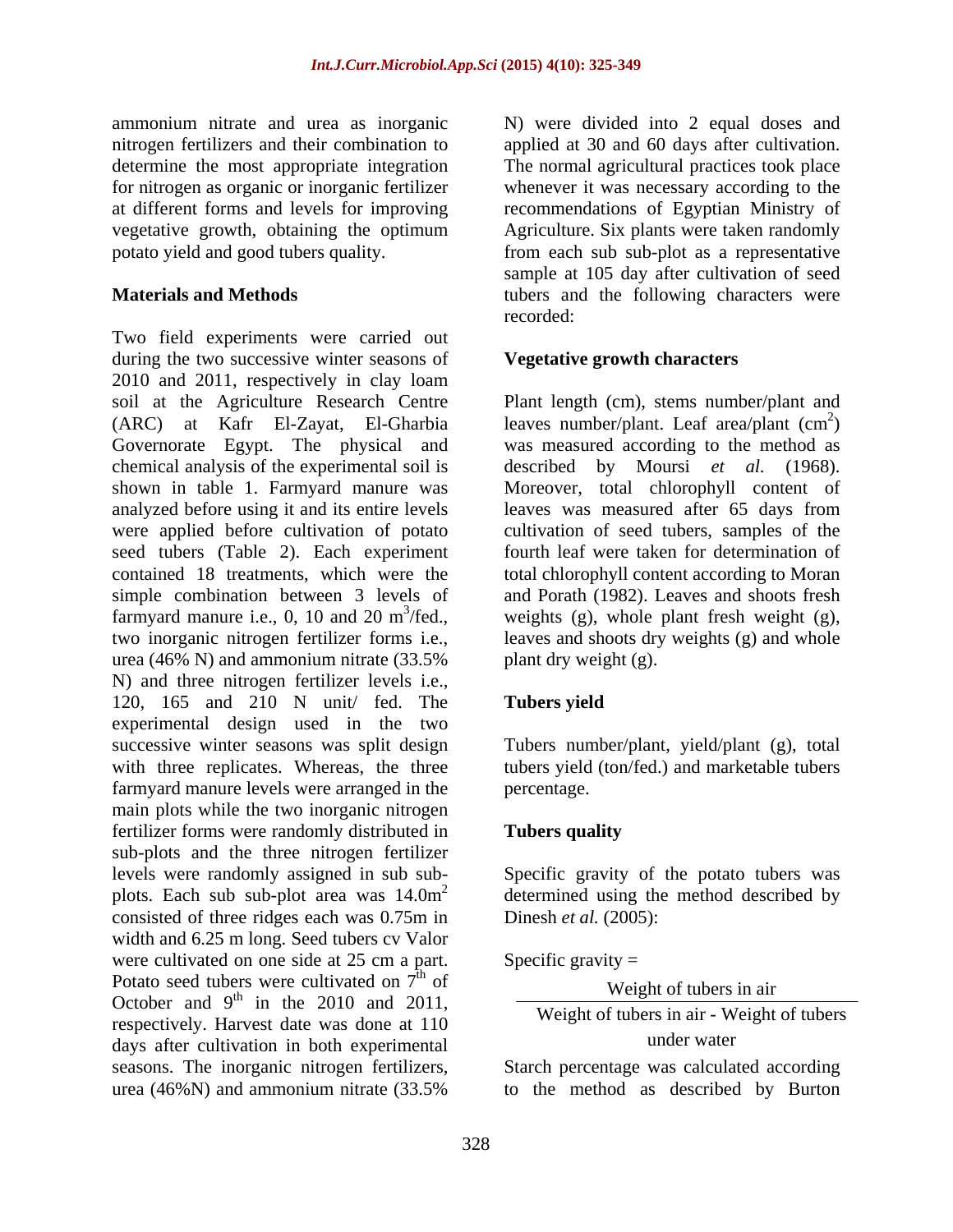(1948). Crude protein was calculated protein = Total nitrogen  $x$  6.25 (A.O.A.C.,

N, P and K were determined as percentage phosphorus and potassium were determined Mayer (1939) and Jackson (1967). Dry

Data of table 3 demonstrated that application of farmyard manure had positively influence those reported by (Kolay, 2007; Najm *et al.,* on vegetative growth characters of potato plants. Whereas, plant length, stems number/plant, leaves number/ plant, leaf **Effect of different inorganic nitrogen** area/plant, leaf chlorophyll content, leaves fresh weight, shoots fresh weight, whole<br>plant fresh weight, leaves dry weight, shoots plant fresh weight, leaves dry weight, shoots Data of table 4 indicated that vegetative dry weight and whole plant dry weight were growth characters of potato plants were increased with increasing of farmyard influenced by inorganic nitrogen fertilizer manure levels up to 20 m<sup>3</sup>/fed. in both forms. Whereas, application of inorganic seasons. The highest values of the above introgen fertilizer in the form of ammonium mentioned plant growth characters were mitrate stimulated vegetative growth obtained with the highest level of farmyard characters rather than inorganic nitrogen manure  $(20 \text{ m}^3/\text{fed.})$ . On the other hand, the fertilizer in the form of urea. These findings lowest values were noticed with the were true in both seasons. The statistical corresponding untreated plants. These analysis of the obtained data was great results held good in both seasons. The statistical analysis of the obtained data revealed significant differences within The vigor of vegetative growth of plants different farmyard manure levels. obtained with application of ammonium

characters of potato plants as a result of attributed to plants take up N as either  $NO<sub>3</sub>$ -

according to the following equation: Crude attributed to farmyard manure had nitrogen 1990). by the application of farmyard manure. In **Tuber chemical content** nutrients which are essential for plant on basis of dry weight. Nitrogen, growth. Therefore, farmyard manure plays a as described by Black (1983), Troug and characters by supplying nitrogen and a matter percentage was calculated according manure improves the solubility of some to the method as described by Burton elements (Clemente *et al.,* 2007; Kolay, (1948). 2007; White *et al.,* 2007). Previous studies **Results and Discussion**  cattle manure, contains large amount of **Vegetative growth characters** production via improving chemical, physical **Effect of different farmyard manure** 2009; Benke *et al.,* 2008; Fuleky and **levels** Benedek, 2010). application of farmyard manure may be content and thus theses characters increased addition, farmyard manure contains other growth and their tissues. The lack of tissues content of nutrients limits their potential consequential role in increasing these fraction of other nutrients. Also, farmyard have shown that organic fertilizers such as nutrients and influences plant growth and and biological fertility (Ahmed and Quadri, Benedek, 2010).

> The obtained results are in agreement with 2010, 2013; Shaheen *et al.,* 2014).

# **fertilizer forms**

nitrogen fertilizer in the form of ammonium nitrate stimulated vegetative growth enough to reach 5% level of significance.

Improvement of vegetative growth as inorganic nitrogen fertilizers may be nitrate (33.5% N) rather than urea (46% N)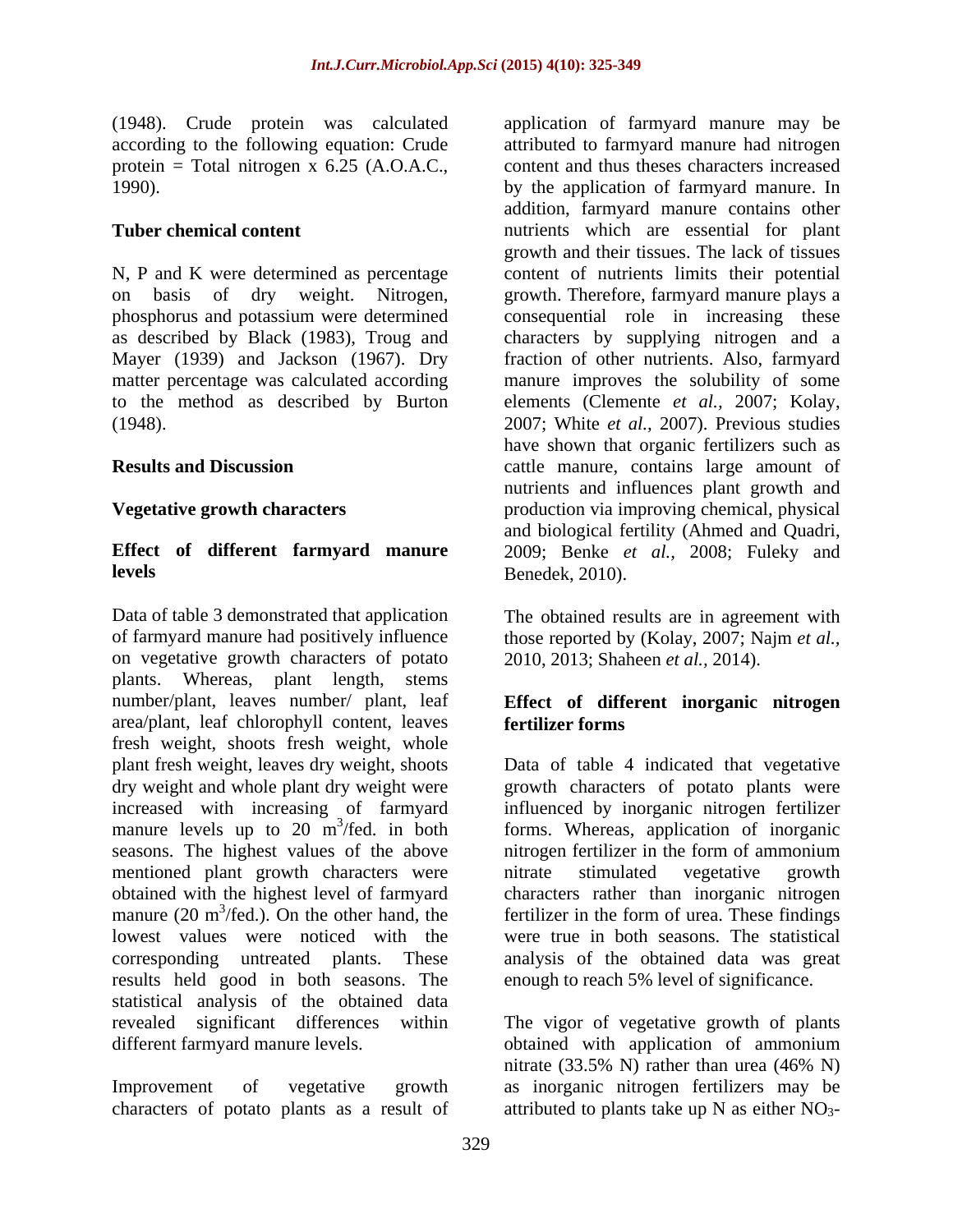Nitrogen applied as  $CO(NH<sub>2</sub>)<sub>2</sub>$  is converted texture, soil temperature and soil organic matter

These results are confirmed by Karadogan vigor of vegetative growth of potato plants. (Table 5) which in turn increased resulted in weak plants (Dabis *et al.,* 1986). than  $NH_4-N$  (Westermann, 1993; 2009). Karadogan, 1995). Also, Ahmed *et al.* by  $CO(NH_2)_2$  (46% N) then  $(NH_4)_2SO_4$ <br>(20.6% N) at the same rate (230 N kg/fed.)

plant length, stems number/plant, leaves decreased all vegetative growth characters. number/plant, leaf area/plant, leaf chlorophyll content, leaves fresh weight, Also, Yassen *et al.* (2011) showed that shoots fresh weight, whole plant fresh nitrogen application resulted in increases in weight, leaves dry weight, shoots dry weight the vegetative growth parameters and the and whole plant dry weight were gradually highest values of these parameters were

N or  $NH_4$ -N. They prefer  $NO_3$ -N followed by increased with increasing of inorganic  $NO<sub>3</sub>+NH<sub>4</sub>$  and least with  $NH<sub>4</sub>-N$  nitrogen fertilizer levels. The highest values (Westermann, 1993). In addition, urea of the above mentioned plant growth contains neither  $NO_3-N$  nor  $NH_4-N$ . characters were recorded with the highest into NH4-N by the enzyme urease. These On the other hand, the lowest values of the series of reactions take some days before N above mentioned findings were detected element is favorable for plant absorption and with the lowest level (120 N unit/fed.). these days may be lengthen or shorten based on These results were true in both experimental several factors such as soil moisture, soil seasons. The statistical analysis of the (Benson and Barnette,1939). differences among different inorganic inorganic nitrogen levels (210 N unit/fed.). obtained results revealed significant nitrogen fertilizer levels.

(1995). Who indicated that the greatest The superiority of vegetative growth growth of potato plants resulted from characters of potato plants which supplied supplying N as  $NO_3$ -N followed by  $NO_3 + H_4$  introgen fertilizer at the highest level might then with NH4-N. Moreover, Baker *et al.* be due to an increase in plant length, stems (1980) found that applying N fertilizer in the number/plant, leaves number/plant, leaf form of ammonium nitrate gave the most area/plant and leaf chlorophyll content Meanwhile, using of ammonium sulphate photosynthetic rate and reflected more Superiority of vegetative growth of plants is increasing of vegetative growth characters usually obtained from using of  $NO_3+NH_4-N$  (Mauromicale *et al., 2006; Ahmed <i>et al.,* (Table 5) which in turn increased accumulation of assimilates that caused 2009).

(2009) demonstrated that preeminence of Previous studies have shown that nitrogen is vegetative growth characters of potato plants a vital nutrient for the activity of plant fertilized with  $NH_4.NO_3$  (33.5% N) followed organs and a major for many components (20.6% N) at the same rate (230 N kg/fed.) chlorophyll (Taiz and Zeiger, 2002). of nitrogen fertilizers. Nitrogen increases leaf expansion, stem **Effect of different inorganic nitrogen** photosynthetic capacity (Mauromicale *et al.,* **fertilizer levels** 2006). Moreover, Ahmed *et al.* (2009) Data presented in table 5 illustrated that of potato plants increased with increasing of application of inorganic nitrogen fertilizer nitrogen rates up to 230 kg N/fed. with all levels significantly affected vegetative nitrogen fertilizer forms. Meanwhile, the growth characters of potato plants. Whereas, highest nitrogen rate (280 kg N/ fed.) such as amino acids, nucleic acid and branching capacity and stimulates indicated that vegetative growth characters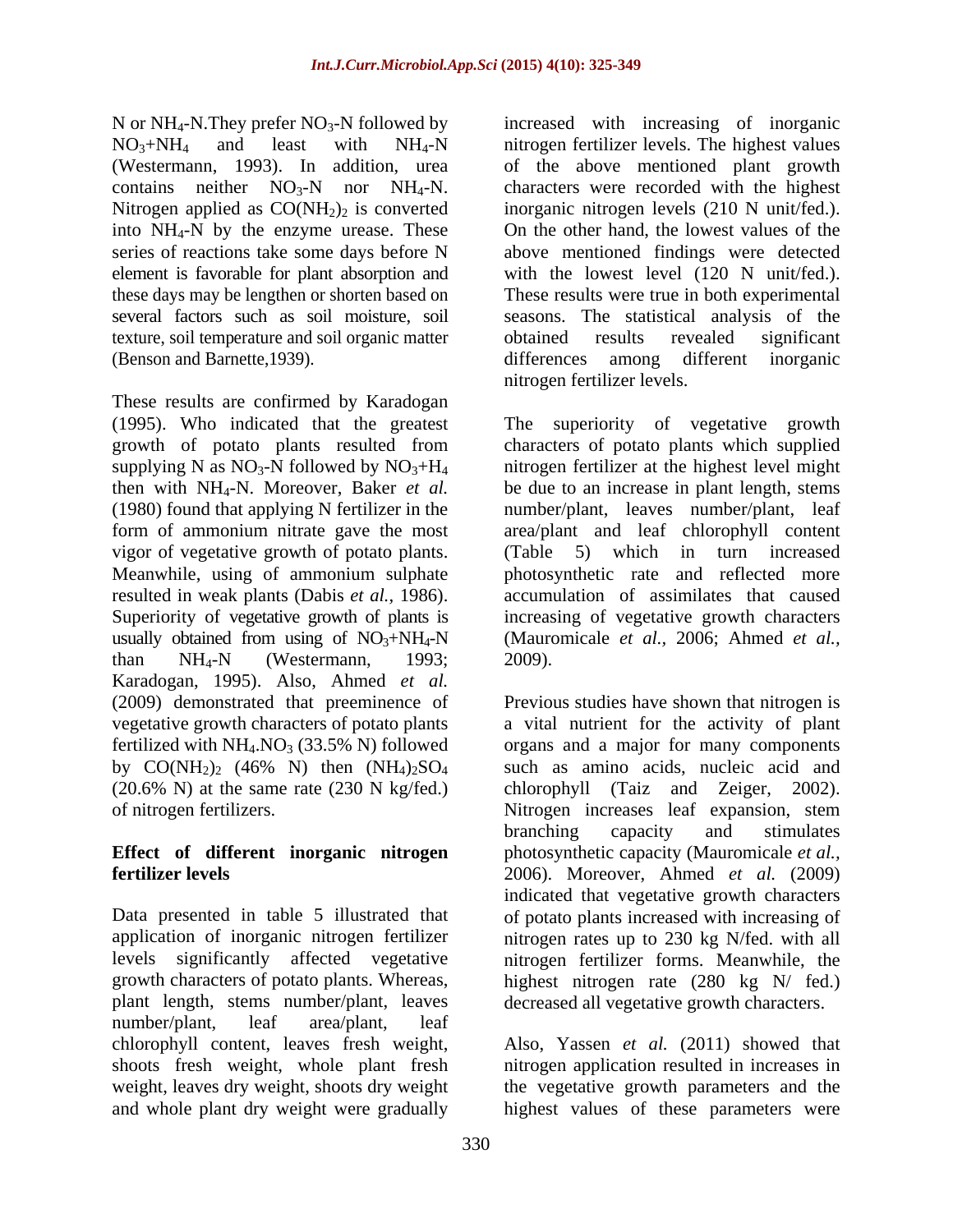recorded with the highest level of nitrogen The observed improvement in vegetative fertilizer (250 kg N/fed.). Recently, Shaheen *et al.* (2014) indicated that increasing of effect of different farmyard manure levels nitrogen rates within the range between 90 and different inorganic nitrogen fertilizer up to 150 unit/fed. caused a constant gradually increase in plant growth combined beneficial effects for both parameters. Likewise, similar trend of farmyard manure at different levels and results are in harmony with those reported inorganic nitrogen fertilizer at different by (Alva, 2004; White *et al.,* 2007; Sincik *et*  forms and levels on the vegetative growth *al.,* 2008; Zelalem *et al.,* 2009; Najm *et al.,* 2010, 2013; Shaheen *et al.,* 2013).

Data in table 6 showed that vegetative growth parameters of potato plants were in organic carbon concentration, whereas mainly responded to the interaction addition of farmyard manure in combination treatments among different farmyard manure with N fertilizer helped in maintaining the levels and different inorganic nitrogen original organic matter status of the soil. fertilizer forms and levels in both seasons. Moreover Warren (2004) showed that Whereas, application of farmyard manure at organic manure such as cow dung improved the level of 20 m<sup>3</sup>/fed. along with inorganic the sail pH which facilitated nutrient uptake nitrogen fertilizer in the form of ammonium by the plant. nitrate at the level of 210 N unit/fed. resulted in the highest values of plant length, Also, Kingery *et al.* (1993) indicated that stems number/plant, leaves number/plant, leaf area/plant, leaf chlorophyll content, years had an average surface soil pH of 6.3 leaves fresh weight, shoots fresh weight, compared to fields receiving only chemical whole plant fresh weight, leaves dry weight, fertilizer (pH 5.8). Recently, Suh *et al.* shoots dry weight and whole plant dry (2015) in demonstrated that the highest weight. On the other hand, the lowest values values of plant height, stem diameter and of the above mentioned findings were leaf size were detected with plants which recorded with the application of inorganic nitrogen fertilizer in the form of urea at the level of 120 N unit/fed. without application compared with sole application of cow dung of farmyard manure. These findings were true in both seasons. The statistical analysis fertilizers reduce the soil pH, organic of the obtained data revealed that no manure such as cow dung increased the significant differences within the above organic carbon, organic matter and interaction treatments on the vegetative exchangeable cations in the soil. Organic growth characters except for leaves fresh manure ameliorates physical properties of weight and whole plant fresh weight in both seasons.

growth characters as a results of combined forms and levels could be attributed to the characters of plants (Table 3, 4 and 5).

**Effect of the interaction between different** investigators such as (Singh *et al.,* 1999) **farmyard manure levels and different** who indicated that increment of vegetative **inorganic nitrogen fertilizer forms and** growth of plants as a result of combining of **levels** inorganic fertilizer and organic manure may These results are in harmony with other be attributed to continuous application of chemical fertilizer causes a drastic reduction by the plant.

> application of organic manure over many were fertilized with cow dung at the rate of 20t/ha. and NPK at the rate of (20: 10: 10) NPK mineral fertilizer Inorganic organic carbon, organic matter and the soil.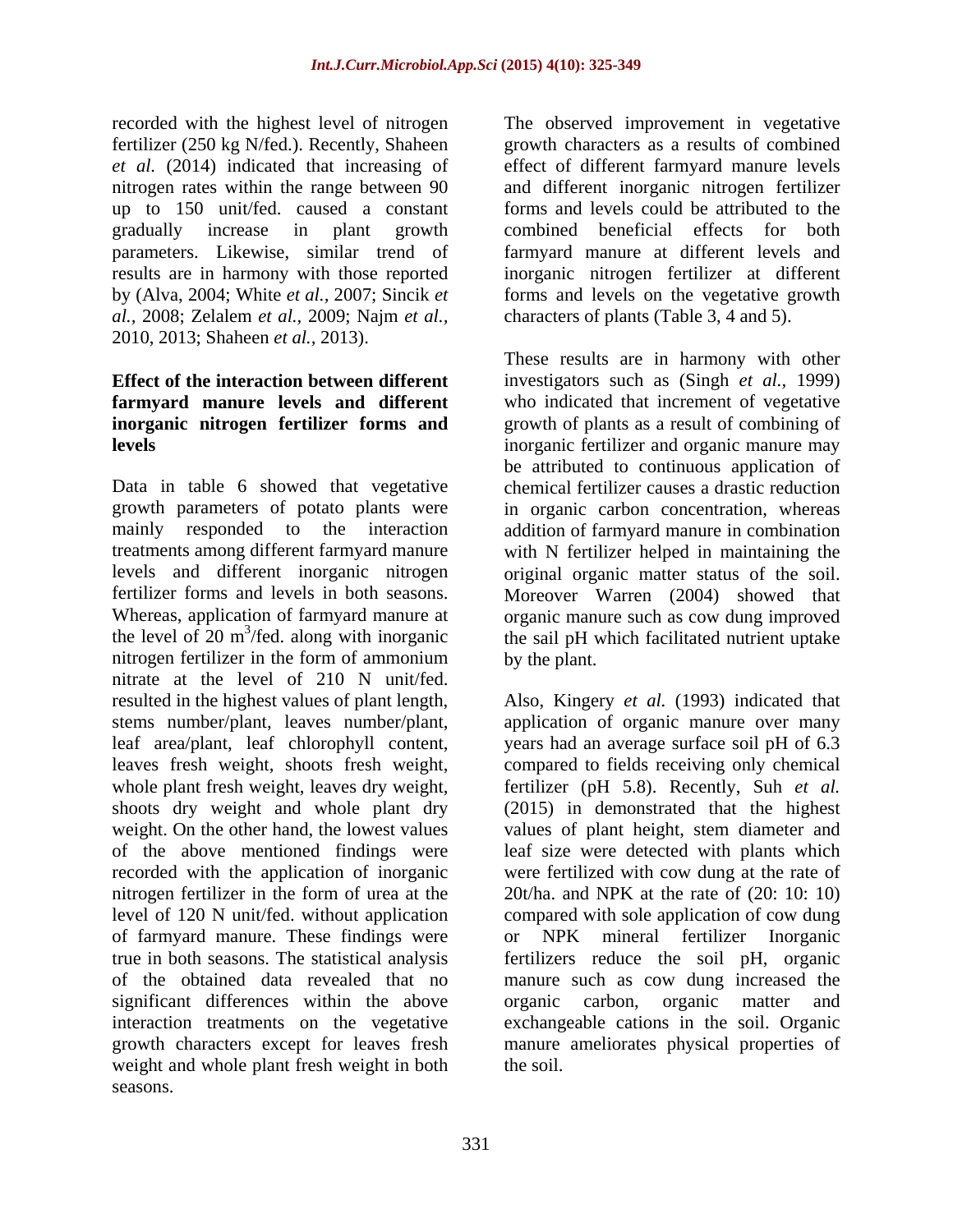# **Effect of different farmyard manure**

Data presented in table 7 demonstrated that application of farmyard manure improved the productivity of potato plants. Whereas, application on the vegetative growth yield of potato plants was significantly characters of potato plants (Table 3) which yield of potato plants was significantly characters of potato plants (Table 3) which increased with increasing of different consequently increased photosynthesis farmyard manure levels up to  $20 \text{ m}^3/\text{fed}$ . in efficiency and synthesis of carbohydrates farmyard manure levels up to 20 m<sup>3</sup>/fed. in efficiency and synthesis of carbohydrates both seasons. Observed increment in the productivity of potato plants reflected on the increasing of tubers yield of plants total tubers yield as ton/fed. in both seasons. The highest values of the total tubers yield 2009). were recorded with the highest farmyard manure level  $(20 \text{ m}^3/\text{fed.})$ . It was 11.790 and In addition, farmyard manure is another 12.073 ton/fed. in the first and second source of nitrogen and other nutrients which seasons, respectively. On the other hand, the it has been used for increasing soil fertility lowest values were detected with the (Kolay, 2007; White *et al.,* 2007; Mir and corresponding untreated plants with Quadri, 2009; Darzi, 2012), It can improve farmyard manure which it was 9.479 and chemical, physical and biological 9.748 ton/fed. in the first and second characteristics of soil (Benke *et al.,* 2008; seasons, respectively. The differences within Darzi and Haj Seyed Hadi, 2012; Najm *et*  the different farmyard manure levels were *al.,* 2012a), probably increases available P, significant at 5% level for both seasons. mineralized N and improved cations

With regard to tubers number/plant and al., 2007), increases of hydraulic

Regarding the tubers quality as expressed as specific gravity, starch percentage, crude protein percentage and dry matter percentage showed positively responses to These results are in harmony with those the different farmyard manure levels where reported by (Bayu *et al.,* 2006; Kolay, 2007; the highest values of them were noticed with Najm *et al.,* 2010; Balemi, 2012; Najm *et*  the highest farmyard manure level (20 *al.*, 2013).  $m^3$ /fed.) while the lowest values were recorded with the corresponding untreated plants with farmyard manure. The above mentioned findings were true and significant in both experimental seasons. Likewise, N, Data in table 8 indicated that productivity of

**Yield and quality increased** with increasing of different farmyard manure levels in both seasons.

**levels** Enhancement of tubers yield of potato plants as a results of using of farmyard manure at different levels may be attributed to the positive effects of farmyard application on the vegetative growth consequently increased photosynthesis such as starch content which reflected on (Mauromicale *et al.,* 2006; Ahmed *et al.,* 2009).

marketable tubers percentage were conductivity, raising the water holding significantly affected by different farmyard capacity, changing the soil pH (decrease or manure levels and showed the same trend of increase in the pH, depending on soil type, yield as mentioned before. elevating the soil aggregation and water chemical, physical and biological exchange capacity of the soil (Tirol-Padre *et al.,* 2007), increases of hydraulic infiltration, reducing the frequency of plant diseases (Conn and Lazarovits, 1999; Olson and Papworth, 2006; Tagoe *et al.,* 2008)*.* 

*al.,* 2013).

# **Effect of different inorganic nitrogen fertilizer forms**

P and K contents in the tubers were potato plants was significantly affected by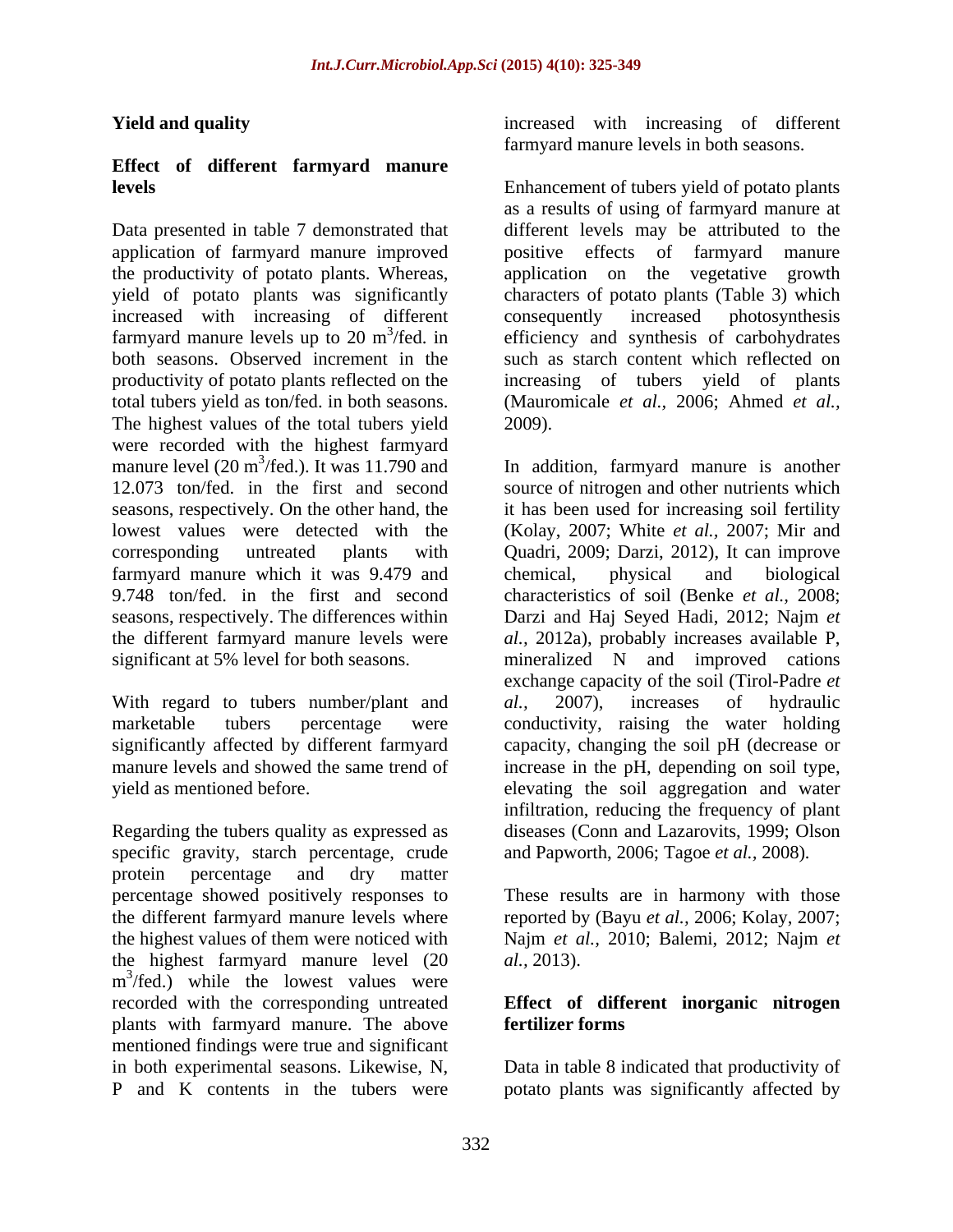different forms of inorganic nitrogen fertilizer. Whereas, it was enhanced with  $NO_3-N$  or  $NH_4N$  (Westermann, 1993). application of inorganic nitrogen fertilizer in Nitrogen applied as urea is converted into the form of ammonium nitrate rather than NH4-N by enzyme urease. This is process, application of inorganic nitrogen fertilizer as urea in both seasons. It was 11.374 and 4 days of application at soil temperature of 11.588 ton/fed. in the first and second seasons, respectively for ammonium nitrate findings were true in both seasons.

gravity, starch percentage, crude protein also enhanced by using of ammonium nitrate

ammonium nitrate fertilizer rather than using of urea fertilizer. The above **Effect of different inorganic nitrogen**  mentioned findings were not significant at 5% level in both seasons. The observed improvement in the total tubers yield and Data in table 9 showed that productivity of tubers quality with using of ammonium potato plants was significantly affected by nitrate rather than urea as inorganic N application of different inorganic nitrogen fertilizer may be attributed to the higher fertilizer levels. Whereas, yield of potato positive effect of ammonium nitrate as plants was increased with increasing of source for N fertilizer on vegetative growth different inorganic nitrogen levels which in of plants rather than urea fertilizer (Table 4) turn reflected on the total tubers yield as which reflected on the productivity of plants and tubers quality.

In addition, plants only take up N as either reaching a rate up to 90% conversion within 21°C (Benson and Barnette, 1939).

fertilizer and it was 9.979 and 10.301 Moreover, Polizotto *et al.* (1975), testing ton/fed. in the first and second seasons, Red Pontiac and PU66-142 potato cultivars respectively for urea fertilizer. Significant in solution cultures, found that growth of differences were detected among different tops, roots and tubers was greatest with N forms of inorganic nitrogen fertilizer. These  $\qquad$  applied as NO<sub>3</sub>, intermediate with NH<sub>4</sub>+NO<sub>3</sub> Concerning, tubers number/ plant and *et al.* (1986) found similar findings for cv. marketable tubers percentage were slightly Russet Burbank potatoes. Changing the N increased with the application of ammonium source from  $NO_3$  or  $NH_4+NO_3$  to  $NH_4$ nitrate rather than urea application in both reduced both shoots and roots growth while seasons.  $\Box$  changing the N source from NH<sub>4</sub> to NH<sub>4</sub> + Likewise, tubers quality in terms of specific  $\qquad$  that some  $NO_3-N$  should be available to percentage and dry matter percentage were development and yield when NH<sub>4</sub>-N was the rather than application of urea fertilizer. detrimental to potato growth, regardless of These finding were true in both  $(2009)$  found that  $NH<sub>4</sub>NO<sub>3</sub>$  was superior in experimental seasons. Statistical analysis of its effects on tubers yield of potato plants the obtained data failed to reach the and tubers quality such as specific gravity, significant level of 5% in both seasons. starch percentage and protein percentage as Moreover, N, P and K contents in the tubers and dry matter percentage followed by were also enhanced with the application of  $CO(NH_2)_2$  then  $(NH_4)_2SO_4$  in both seasons. and least with NH4 for both cultivars. Dabis NO3 improved growth. They also concluded potato plants for proper growth, sole form of N available to the plant, it was stage development. Moreover, Ahmed *et al.* well as nutritional elements such as N, P, K

# **fertilizer levels**

(ton/fed.) in both seasons.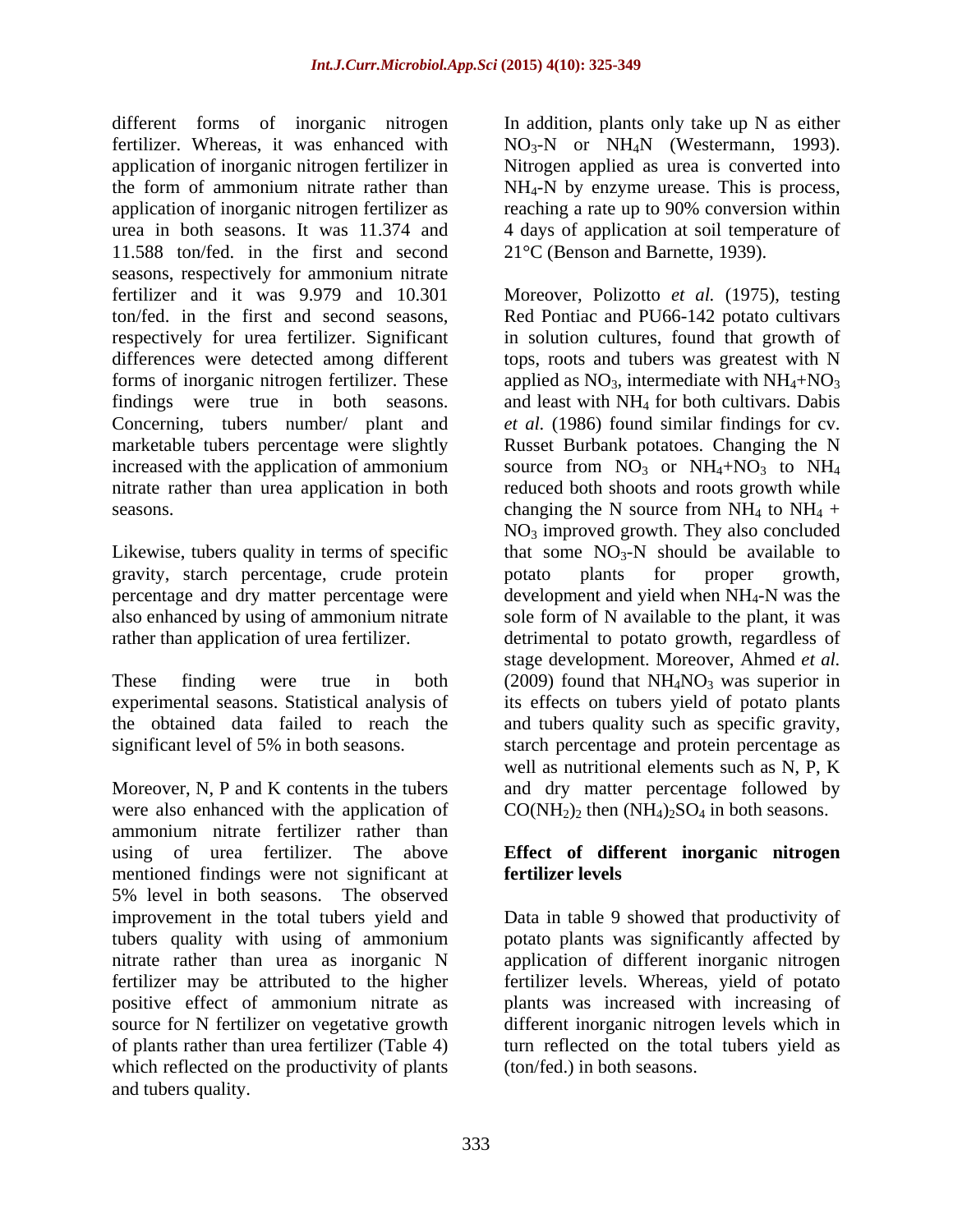The highest values of the total tubers yield protein percentage as mentioned previously. as (ton/fed.) were observed with the highest Meanwhile, P, K and dry matter percentage inorganic nitrogen level which it was 11.970 in the tubers were slightly decreased with and 12.226 ton/fed. in the first and second increasing of different inorganic nitrogen seasons, respectively. On the other hand, the lowest values were recorded with the lowest inorganic nitrogen level which it was 9.480

Concerning the tubers quality with respect to specific gravity, it is regarded an important efficiency and synthesis of more gravity was recorded with the lowest inorganic nitrogen level (120 N unit/ fed.) and the lowest value was noticed with the These results are confirmed with (Marguerit highest inorganic nitrogen level (210 N unit/fed.). of nitrogen fertilizer up to the suitable level

Moreover, starch percentage in potato tubers

With regard to crude protein percentage in Also, Kumar *et al.* (2007) showed that potato tubers, it was significantly influenced higher N fertilization rates have positive by different inorganic nitrogen levels. effect on plant growth parameters and Whereas, it was increased with increase of increased tubers number and yield. Higher N different inorganic nitrogen levels. The rates are associated with more foliage and highest value was observed with the highest inorganic nitrogen fertilizer level (210 N unit/fed.). On the other hand, the lowest value was noticed with the lowest level of inorganic nitrogen fertilizer (120 N that nitrogen increased leaf expansion and

Similarly, N content in potato tubers was (2008) found that increasing of nitrogen also affected by different inorganic nitrogen fertilizer concentrations up to an optimal levels and showed the same trend of crude

levels. These results were true in both experimental seasons.

and 9.577 ton/fed. in the first and second Preeminence of potato yield as (ton/fed.) as seasons, respectively. a result of application of inorganic nitrogen Likewise, tubers number/plant and highest level in the present study may be marketable tubers percentage were also attributed to the promotive effects of N influenced by different inorganic nitrogen element on the vegetative growth characters levels and showed the same trend of yield as which they were increased with increasing mentioned previously. of nitrogen fertilizer levels up to 210 N quality character, particularly for chips and carbohydrates which in turn led to making industries. It was decreased with increasing of tubers number/plant and tubers increasing of different inorganic nitrogen yield/plant which consequently reflected on levels in both seasons. The highest specific the total tubers yield as (ton/fed.) for all fertilizer at different levels especially at the (unit/fed.) (Table 5) which in turn reflected on increasing of both photosynthesis efficiency and synthesis of more plants.

> *et al.,* 2006) who mentioned that increasing increased tubers yield per unit area.

was also affected by different inorganic Moreover, Goffart *et al.* (2008) indicated nitrogen levels and showed the same trend that low N supply not only reduced leaf area of specific gravity as mentioned before. but also increased early defoliation which in turn reduced both tubers size and yield. subsequently promote photosynthetic action and hence more translocation to tubers.

unit/fed.). stem branching capacity. Also Sincik *et al.* Besides, Mauromical *et al.* (2006) indicated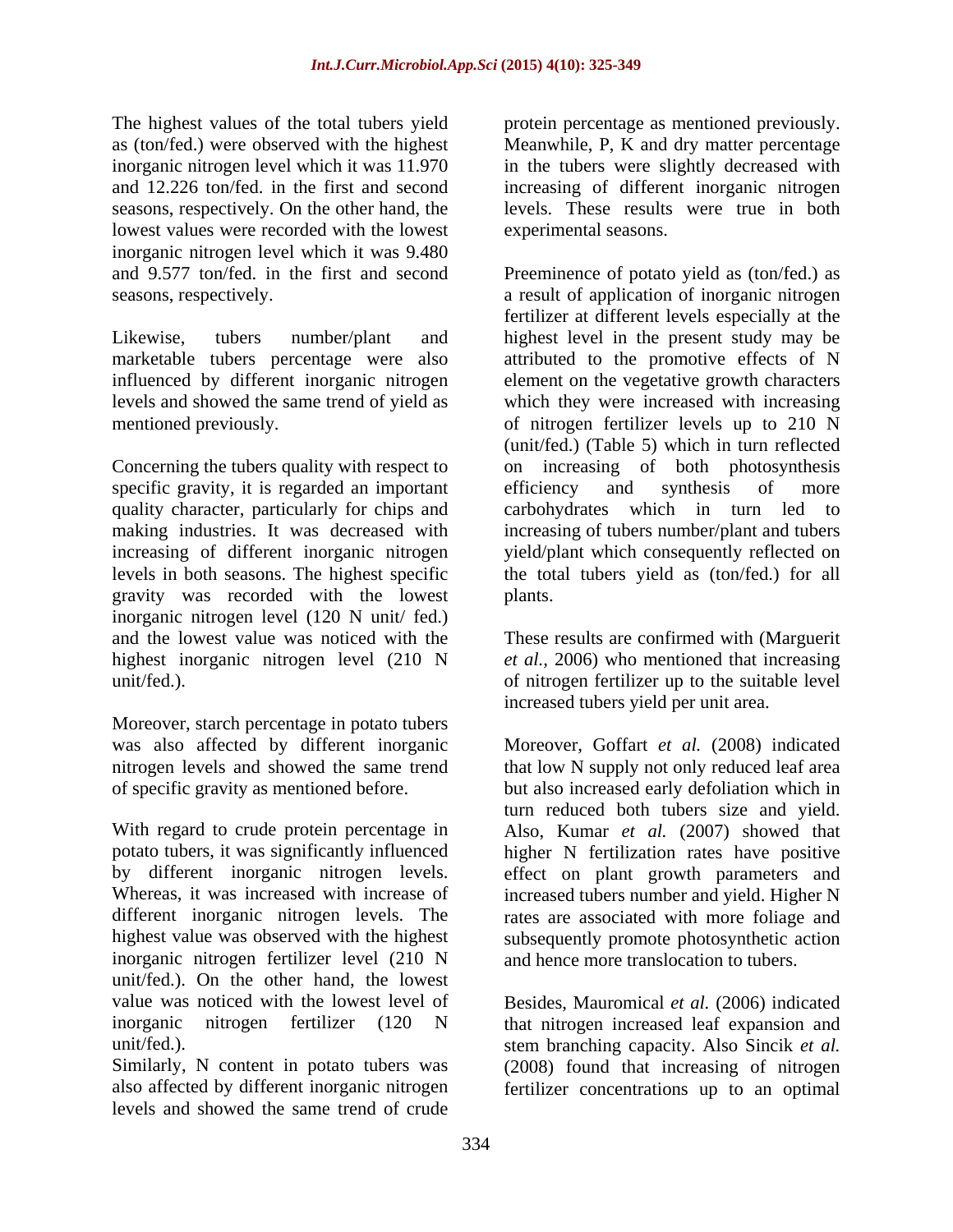level increased plant height, shoot dry

increasing of N fertilizer rates up to 230 kg Meanwhile, nitrogen fertilizer at the rate of 280 kg N/fed. decreased the yield of plants. demonstrated that the highest starch

Recently, Shaheen *et al.* (2014) reported that unit/fed. caused a constant gradually in tubers decreased to 15.4% in treatment N increase in the yield of plants. 210 Kg/ha.

2010; Yassen *et al.,* 2011; Ruza *et al.,* 2013;

specific gravity is positively associated with of nitrogen doses (Erdogan *et al.,* 2010). starch content in the tubers. Starch is the main component for dry matter in the tubers.

Ahmed *et al.* (2009) who indicated that 250 kg N/fed. Likewise, Shaheen *et al.*

matter and LAI and subsequently the total fertilizer levels up to 280 kg N/fed. crop yield. decreased specific gravity and starch Likewise, Ahmed *et al.* (2009) indicated that **percentage** in potato tubers. The highest N/fed. increased tubers number/plant, tubers nitrogen level (130 kg N/fed.) while the yield/plant and total tubers yield (ton/fed.) lowest levels were recorded with the highest as well as marketable tubers percentage. nitrogen level (280 kg N/fed.) in both increasing of nitrogen rates up to 150 N nitrogen fertilizer rate, starch concentrations increasing of different inorganic nitrogen percentage of tubers as well as dry matter levels of them were found with the lowest seasons. Likewise Ruza *et al.* (2013) demonstrated that the highest starch concentration was found in the nonfertilized treatment. With increasing of in tubers decreased to 15.4% in treatment N  $210$  Kg/ha.

Similar results are detected by other These results are also in agreement with investigators such as (White *et al.,* 2007; those reported by (Haris, 1992; Zelalem *et*  Zelalem *et al.,* 2009; Shahzd Jamatti *et al., al.,* 2009; Yassen *et al.,* 2011; Balemi *et al.,* 2012).

Shaheen *et al.*, 2013).<br>
Concerning N content and crude protein<br>
Regarding the tubers quality such as specific percentage in the tubers, increasing of gravity and starch percentage as well as dry nitrogen content in the tubers and crude matter percentage in potato tubers, protein percentage as a result of increasing decreasing of specific gravity, starch of inorganic N fertilizer levels may be percentage and dry matter percentage in attributed to the positive effects of nitrogen potato tubers with increasing of different on both N content and crude protein inorganic N fertilizer levels especially at the percentage in the tubers. Whereas, nitrogen highest level might be due to the excessive is a major component of protein. Nitrogen is use of nitrogen fertilizer led to reduction of a vital role in plant that associated directly specific gravity, starch percentage and dry and indirectly with protein synthesis and it matter percentage of potato tubers. Whereas, was significantly increased with increasing Concerning N content and crude protein percentage in the tubers, increasing of

Therefore, dry matter content in the tubers is investigators such as Ahmed *et al.* (2009) also associated with specific gravity of who indicated that increasing of N fertilizer tubers (Nylund, 1966). So, increasing of rates up to 280 kg N/fed. increased N inorganic N fertilizer levels up to 210 N content and protein percentage in the tubers. unit/fed. led to decreasing of specific gravity Meanwhile, decreased P and K contents in and starch percentage as well as dry matter the tubers. Also, Yassen *et al.* (2011) percentage of potato tubers. showed that N content and protein Similar trend of results are confirmed by increasing of nitrogen fertilizer levels up to These results are also confirmed with other percentage in the tubers were increased with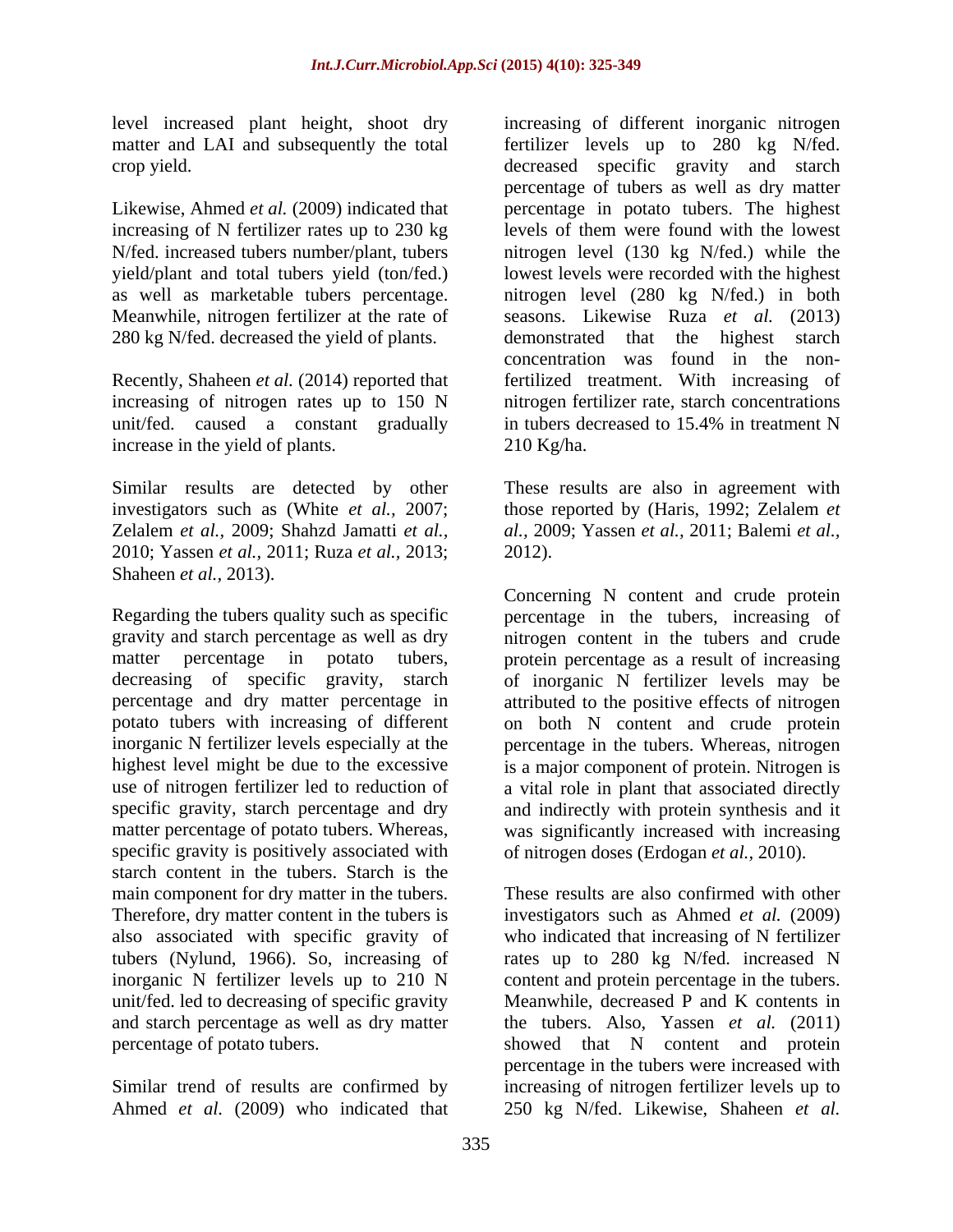(2013) indicated that using of higher rate of moderately increased by the interaction urea (135N unit/fed.) significantly increased N content and protein percentage in the tubers except for phosphorus and potassium<br>percentages. Whereas, the highest values of

# **inorganic nitrogen fertilizer forms and**

Data presented in table 10 showed that productivity of potato plants was with that plants which supplied with significantly affected by the interaction inorganic nitrogen fertilizer in the form of treatments between different farmyard urea at the level of 210 N unit/ fed. without manure levels and different inorganic nitrogen fertilizer forms and levels. Whereas, the highest tubers yield was Concerning, crude protein percentage in the recorded with that plants which supplied tubers was also positively responded to the with farmyard manure at the level of 20 different interaction treatments and showed m<sup>3</sup>/fed. integrated with inorganic N fertilizer the same trend of tubers yield as mentioned  $m<sup>3</sup>/fed$ . integrated with inorganic N fertilizer in the form of ammonium nitrate at the level previously. of 210 N unit/fed. in both experimental seasons. It was 13.881 and 13.941 ton/fed. seasons. It was 13.881 and 13.941 ton/fed. With regard to, nutritional elements in terms in the first and second seasons, respectively.  $\qquad \qquad$  of N content in tubers was also increased by On the other hand, the lowest tubers yield was detected with the corresponding plants showed the same trend of yield as which supplied with inorganic nitrogen mentioned before. Meanwhile, P, K and dry fertilizer in the form of urea at the level of matter percentage in tubers were decreased 120 N unit/fed. without application of by the different interaction treatments and farmyard manure. It was 7.782 and 7.772 showed the same trend of specific gravity ton/fed. in the first and second seasons, respectively. These findings were true in previously. These findings were true in both both experimental seasons. The statistical seasons. The statistical analysis of the analysis of the obtained data was significant obtained data was not significant at 5% level

treatments and showed the same tubers yield as mentioned previously.

percentages. Whereas, the highest values of Regarding, tubers quality as expressed as P and K percentages were recorded with the specific gravity and starch percentage of lowest level of urea (65 N unit/fed.). potato tubers were decreased by the different **Effect of the interaction between different** values of them were detected with the plants **farmyard manure levels and different** which supplied with farmyard manure at the **levels** nitrogen fertilizer in the form of ammonium interaction treatments. Whereas, the highest level of  $20 \text{ m}^3$ /fed. combined with inorganic nitrate at the level of 120 N unit/fed. On the other hand, the lowest values were observed application of farmyard manure.

previously.

at 5% level in both seasons. in both seasons. It means that each treatment Likewise, tubes number/plant and characters. the different interaction treatments and also and starch percentage as mentioned act independently on tubers quality characters.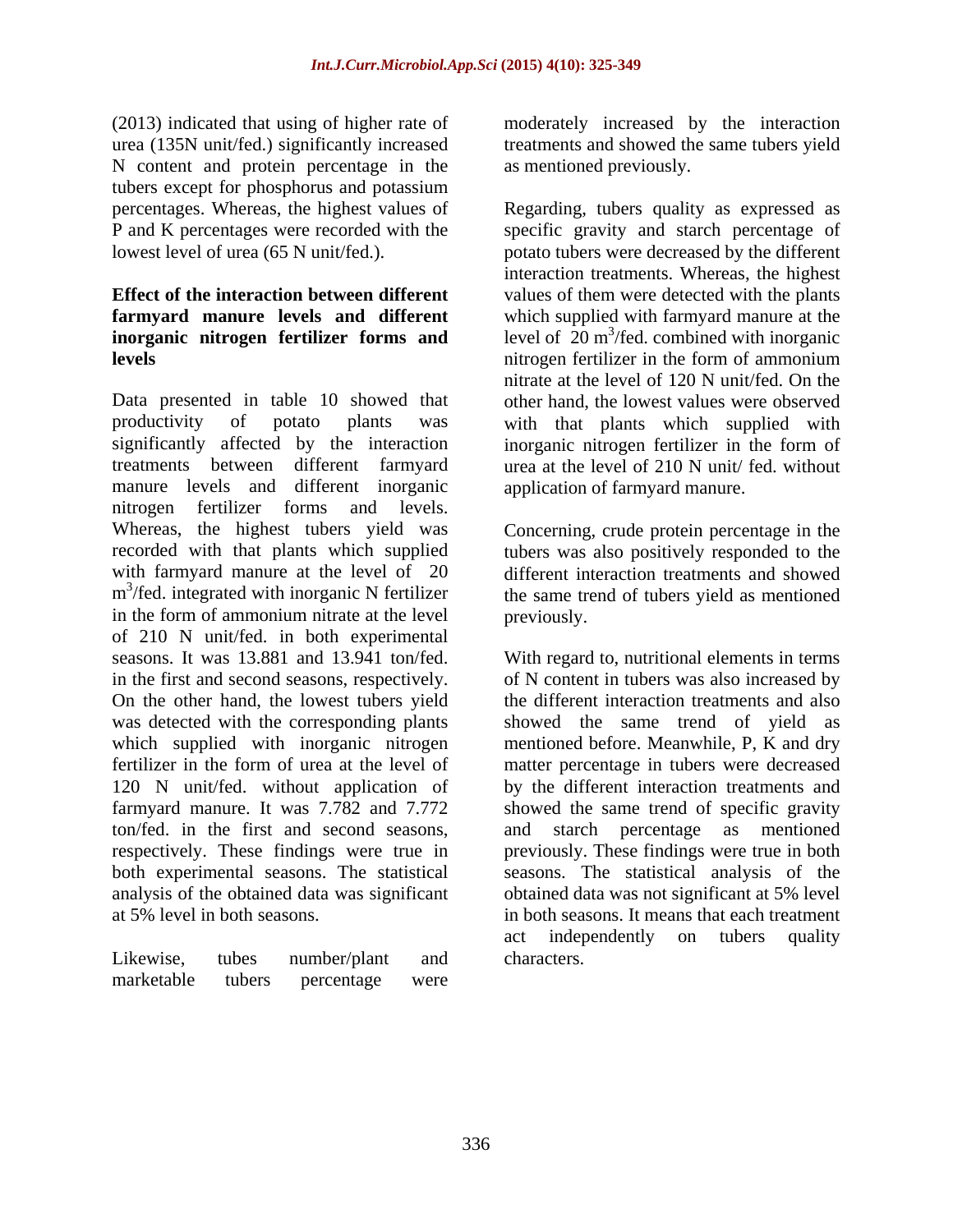| <b>A-Physical properties</b>                                                                                                                                                                                                               | 2010      | 2011      |
|--------------------------------------------------------------------------------------------------------------------------------------------------------------------------------------------------------------------------------------------|-----------|-----------|
| Soil texture                                                                                                                                                                                                                               | Clay loam | Clay loam |
|                                                                                                                                                                                                                                            | 47.60     | 48.20     |
|                                                                                                                                                                                                                                            | 29.20     | 28.50     |
| Clay (%)<br>Silt (%)<br>Fine sand (%)                                                                                                                                                                                                      | 21.30     | 21.60     |
| Coarse sand (%)                                                                                                                                                                                                                            | 1.90      | 1.70      |
| <b>B</b> - Chemical analysis                                                                                                                                                                                                               |           |           |
| Available (k) mg/100 g soil                                                                                                                                                                                                                | 0.42      | 0.50      |
| Available (P) mg/100 g soil                                                                                                                                                                                                                | 4.90      | 5.82      |
|                                                                                                                                                                                                                                            | 150.60    | 145.80    |
|                                                                                                                                                                                                                                            | 1.85      | 1.90      |
|                                                                                                                                                                                                                                            | 5.15      | 4.64      |
|                                                                                                                                                                                                                                            | 3.75      | 2.83      |
|                                                                                                                                                                                                                                            | 1.73      | 1.69      |
| Total (N) mg/100 g soil<br>Cl (meq/L)<br>Co <sub>3</sub> (meq/L)<br>Na <sub>2</sub> CO <sub>3</sub> (meq/L)<br>CaCO <sub>3</sub> (meq/L)<br>CaCO <sub>3</sub> (meq/L)<br>SO <sub>4</sub> (ppm)<br>Organic matter (%)<br>EC (mmhos/cm/25°C) | 80.50     | 95.50     |
|                                                                                                                                                                                                                                            | 1.82      | 1.66      |
|                                                                                                                                                                                                                                            | 2.15      | 2.19      |
| pH                                                                                                                                                                                                                                         | 8.1       | 8.3       |
|                                                                                                                                                                                                                                            | 17.90     | 18.30     |
|                                                                                                                                                                                                                                            | 1.10      | 1.15      |
|                                                                                                                                                                                                                                            | 6.50      | 5.74      |
| Fe (ppm)<br>Zn (ppm)<br>Mn (ppm)<br>Cu (ppm)                                                                                                                                                                                               | 4.55      | 3.71      |

**Table.1** Physical and chemical analysis of the experimental soil during the two successive seasons of 2010 and 2011

**Table.2** Chemical analysis of cattle manure added to the experimental soil

| <b>Parameters</b>                        | <b>Cattle manure</b> |
|------------------------------------------|----------------------|
| $Ec$ (ds/m)                              | 4.56                 |
|                                          | 9.61                 |
| 1 Y 70                                   | 2.23                 |
|                                          | 0.35                 |
| $K\%$                                    | 2.95                 |
| Mn ppm                                   | 456                  |
| Fe ppm                                   | 1830                 |
| Zn ppm                                   | $\Omega$<br>$\alpha$ |
| Cu ppm                                   | O3.                  |
| Pb ppm                                   |                      |
|                                          |                      |
| $\frac{\text{Cd ppm}}{\text{C/N ratio}}$ | 11:83                |
|                                          | 21.3                 |
| OM%<br>Moisture %                        | 16.3                 |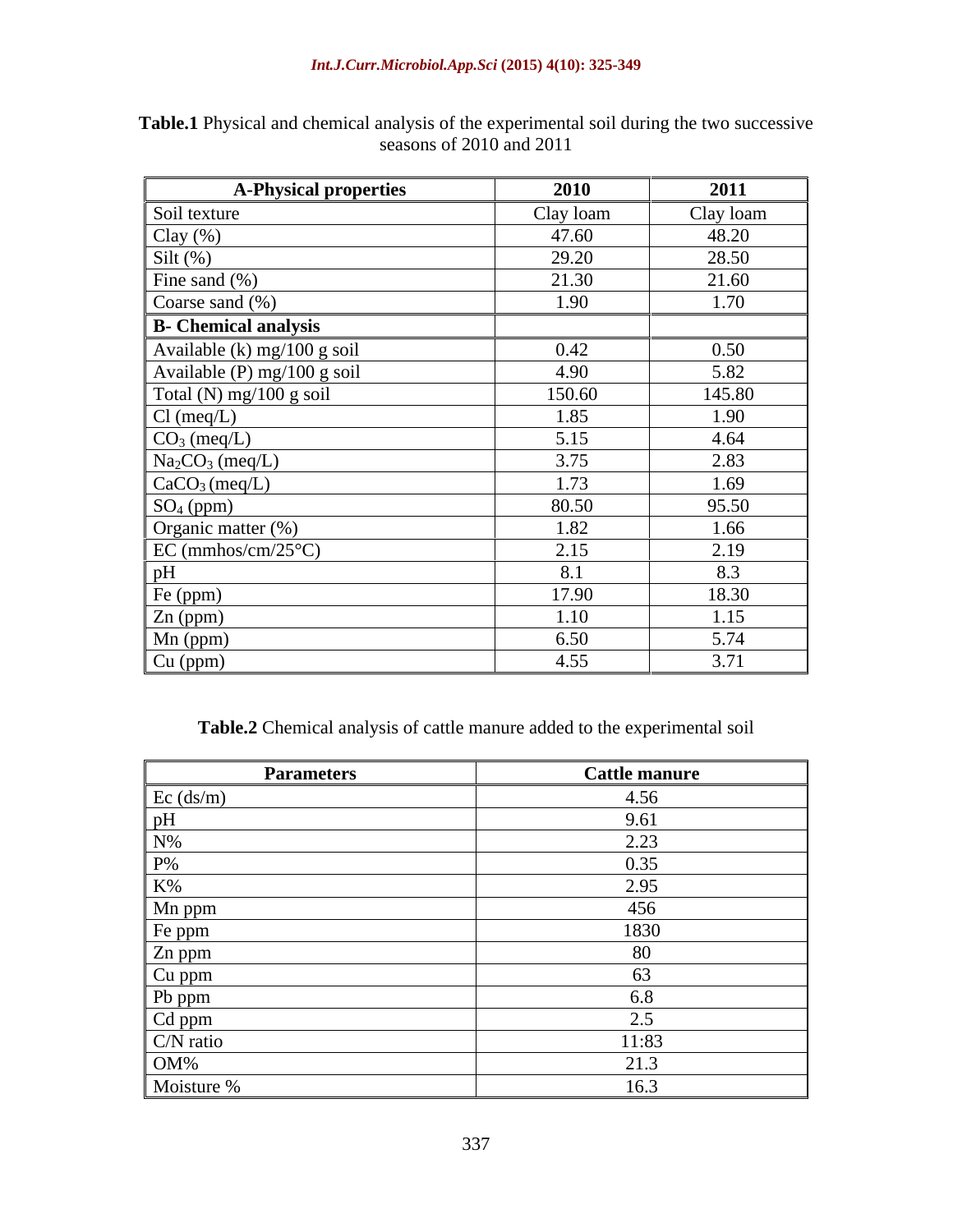### *Int.J.Curr.Microbiol.App.Sci* **(2015) 4(10): 325-349**

# **Table.3** Effect of different farmyard manure levels on the vegetative growth characters of potato plant during the two successive seasons of 2010 and 2011 seasons of 2010 and 2011

| FYM level   | Plant         | <b>Stems</b> |          | Leaf are/     |             | Leaves         | <b>Shoots</b> | Whole        | Leaves  | Shoots dry | Whole      |
|-------------|---------------|--------------|----------|---------------|-------------|----------------|---------------|--------------|---------|------------|------------|
| $(m^3/f)$   | length        | No/Plant     | No/plant | plant         | chlorophyll | fresh          | tresh         | plant        |         | weight/    | plant dry  |
|             | (cm)          |              |          | $\rm (cm^{-}$ | content     | weight         | weight        | fresh        | weight/ | plant      | weight (g) |
|             |               |              |          |               |             | plant          | /plant        | weight $(g)$ | plant   |            |            |
|             |               |              |          |               |             |                |               |              |         |            |            |
|             |               |              |          |               |             | First season   |               |              |         |            |            |
|             | 43.4          |              |          | 2198.2        | 3.889       | 119.6          | -24.3         | 144.1        | 13.3    |            | 22.8       |
|             | 46.8          | -4.0         |          | 2290.2        | 4.512       | 135.3          | 27.5          | 162.8        | 16.4    | 12.6       |            |
|             | -50.2         | 4.4          |          | 2401.4        | 4.737       | 139.9          | 30.3          | 170.8        | 19.9    | 16.1       | 36.0       |
| $LSD$ at 5% | $0.4^{\circ}$ | NS.          | 0.9      |               | 0.437       |                | 0.9           |              | 0.4     | 0.4        | 0.8        |
|             |               |              |          |               |             | Second season  |               |              |         |            |            |
|             | 44.0          | 3.8          | 26.8     | 2083.5        | 3.925       | 121.3          | 25.8          | 14/1         | 14.0    |            | 23.7       |
| 10          | 47.3          | 4.0          | 29.5     | 2196.9        | 4.486       | 136.1          | 28.9          | 165.0        | 16.9    | 12.8       | 207        |
|             | 50.8          | 4.5          |          | 2311.9        | 4.794       | 140.5          | 34.4          | 172'<br>12.4 | 20.7    | 16.4       |            |
| LSD at 5%   | $0.4^{\circ}$ | NS.          | 0.8      | 43.7          | 0.126       | 1 <sub>2</sub> | U.4           |              | 0.4     | 0.4        | 0.8        |

**Table.4** Effect of different inorganic nitrogen fertilizer forms on the vegetative growth characters of potato plant during the two successive seasons of 2010 and 2011

| Inorganic N-                     | Plant         | Stems     | Leaves                | Leaf are/       | Leaf        | Leaves fresh | <b>Shoots</b> | Whole plant                      | Leaves     | <b>Shoots</b> | Whole plant |
|----------------------------------|---------------|-----------|-----------------------|-----------------|-------------|--------------|---------------|----------------------------------|------------|---------------|-------------|
| forms                            | length        | No/Plant  | No/plant              | plan            | chlorophyll | weight       | fresh         | ${\rm fresh}$ weight ${\rm dry}$ |            | dry           | dry weight  |
|                                  | (cm)          |           |                       | $\rm (cm^{-}$   | content     | plant (g)    | weight        | (g)                              | weight/    | weight/       |             |
|                                  |               |           |                       |                 |             |              | 'plant (g)    |                                  | plant (g)  | plan(fg)      |             |
|                                  | First season  |           |                       |                 |             |              |               |                                  |            |               |             |
| Urea                             | 45.5          | 3.9       | 27.8                  | 2276.9          | 4.361       | 129.3        | 26.7          | 156.0                            | 16.0       | 12.4          | 28.5        |
|                                  | റ-<br>48.1    | 4.1       | 30.6                  | 2316.3          | 4.398       | 133.9        | 28.2          | 162.4                            | 17.0       | $\vert$ 13.0  | 30.0        |
|                                  |               |           |                       |                 |             |              |               |                                  |            |               |             |
| Ammonium<br>nitrate<br>LSD at 5% |               | $ $ NS    |                       | <b>NS</b>       |             |              |               |                                  | $\mid$ 0.4 | $\mid$ 0.4    | 0.6         |
|                                  | Second season |           |                       |                 |             |              |               |                                  |            |               |             |
| Urea                             | 46.0          | 4.0       | 28.3                  | 2182.8          | 4.343       | 130.6        | 28.3          | 158.5                            | 16.9       | 12.7          | 29.6        |
| Ammonium                         | 48.7          | 14.1      | 30.6                  | 2212.0          | 4.460       | 134.7        | 29.8          | 164.4                            | 17.4       | 13.3          | 30.6        |
|                                  |               |           |                       |                 |             |              |               |                                  |            |               |             |
| nitrate<br>LSD at 5%             | 0.4           | <b>NS</b> | 1 <sub>2</sub><br>1.3 | NS <sub>1</sub> |             |              |               | 1.0                              | $\pm 0.4$  | <b>NS</b>     | 0.6         |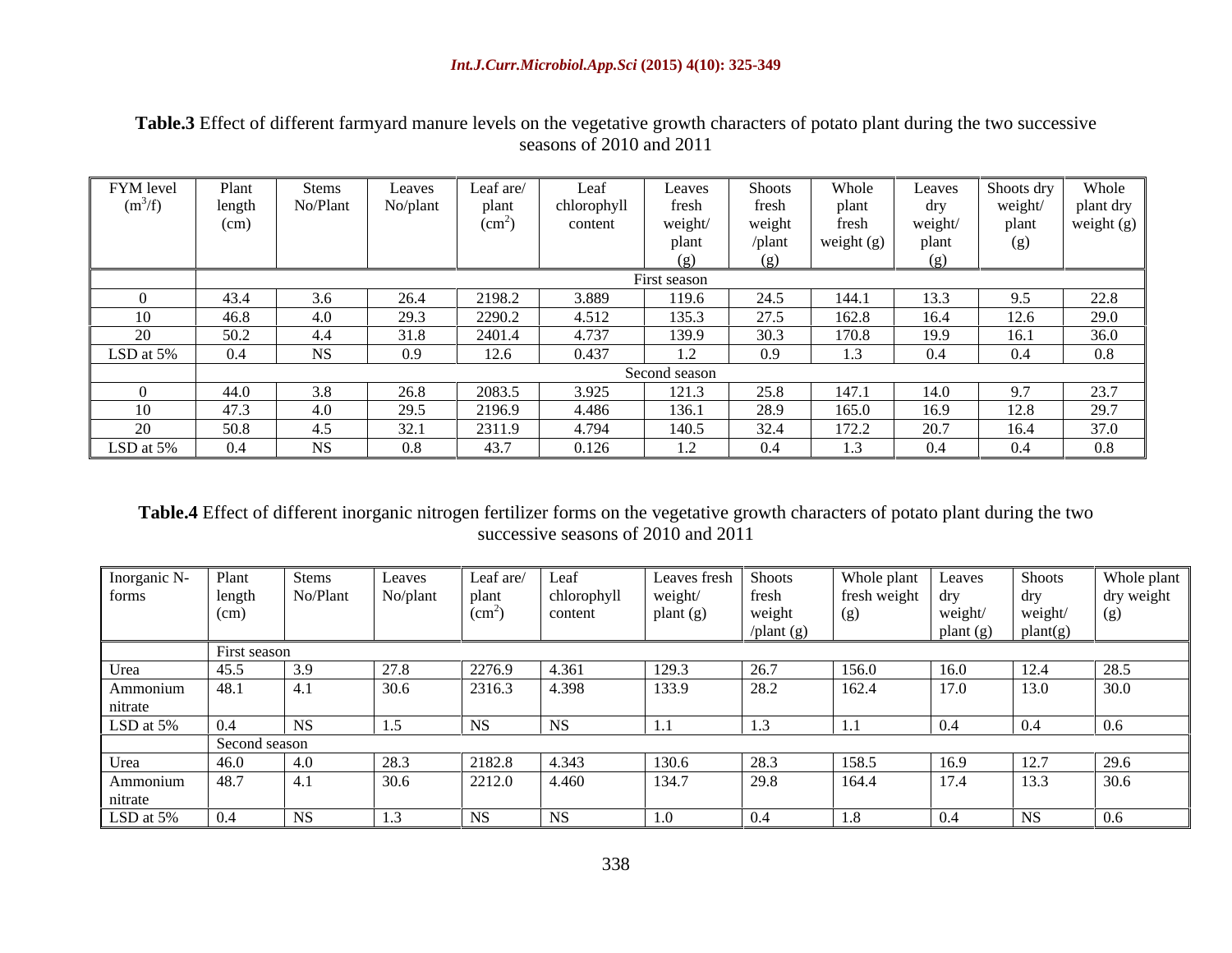**Table.5** Effect of different inorganic nitrogen fertilizer levels on the vegetative growth characters of potato plant during the two successive seasons of 2010 and 2011

| $N-$ level $(N-$                | Plant  | Stems     | Leaves   | Leaf are     | Leaf        | Leaves        | <b>Shoots</b> | Whole      | Leaves | <b>Shoots</b> | Whole           |
|---------------------------------|--------|-----------|----------|--------------|-------------|---------------|---------------|------------|--------|---------------|-----------------|
| unit/fed.)                      | length | No/Plant  | No/plant | plant        | chlorophyll | fresh         | tresh         | plant      |        | dry           | plant dry       |
|                                 | (cm)   |           |          | $\rm (cm^2)$ | content     | weight/       | weight        | fresh      | weight | weight        | weight $(g)$    |
|                                 |        |           |          |              |             |               | $\theta$ lant | weight (g) | plan   | plant         |                 |
|                                 |        |           |          |              |             |               |               |            |        |               |                 |
|                                 |        |           |          |              |             | First season  |               |            |        |               |                 |
| 120                             | 44.4   |           | 26.5     | 1772.6       | 4.151       | 118.0         | 24.0          | 142.0      | 15.0   | 11.4          | 26.4            |
| 165                             | 46.4   | 4.0       | 28.8     | 2325.8       | 4.302       | 128.6         | 26.0          | 154.6      | 16.6   | 127<br>12.1   | 29.3            |
| 210                             | 49.6   | 4.5       | 32.3     | 2791.4       | 4.687       | 148.2         | 222<br>32.3   | 181.1      | 18.1   | 14.1          | 32.1            |
| LSD at 5%                       |        | <b>NS</b> | 0.5      | 74.9         | NS          | $0.6\,$       |               | 1.1        | 0.8    | 0.7           | $\Omega$ $\tau$ |
|                                 |        |           |          |              |             | Second season |               |            |        |               |                 |
| 120                             | 44.8   |           | 26.6     | 1705.0       | 4.221       | 119.0         | 25.3          | 144.3      | 15.5   | 11.6          | 27.2            |
| 165                             | 47.2   |           | 29.2     | 2193.3       | 4.400       | 129.6         | 27.5          | 156.5      | 17.0   | 12.8          | 29.8            |
|                                 | 50.1   | 4.4       | 32.6     | 2694.0       | 4.584       | 149.3         | 34.3          | 183.6      | 19.0   | 14.4          | 33.4            |
| $\frac{210}{\text{LSD at }5\%}$ |        | NS        | 0.6      | 77.7         | NS          | 1.2           | 0.8           | 1.0        | 0.7    | $0.6\,$       | $\Omega$ $\tau$ |

**Table.6** Effect of the interaction between different farmyard manure levels and different inorganic nitrogen fertilizer forms and levels on the vegetative growth characters of potato plant during the two successive seasons of 2010 and 2011

| <b>FYM</b> | N-forms  | N-Levels | Plant  | Stems    | Leaves | .eaf area                              | Leaf         | Leaves    | <b>Shoots</b> | Whole        |           | Leaves dry Shoots dry | Whole    |
|------------|----------|----------|--------|----------|--------|----------------------------------------|--------------|-----------|---------------|--------------|-----------|-----------------------|----------|
| levels     |          | (kg N/F) | length | No/Plant |        | No/plant $ $ plant $(cm2)$ chlorophyll |              | fresh     | tresh         | plant fresh  | weight    | weight                | plant dr |
| $(m^3/f)$  |          |          | (cm)   |          |        |                                        | content      | weight/   | weight        | weight $(g)$ | plant (g) | plant (g)             | weight   |
|            |          |          |        |          |        |                                        |              | plant (g) |               |              |           |                       |          |
|            |          |          |        |          |        |                                        | First season |           |               |              |           |                       |          |
|            |          |          | 39.5   | 3.4      | 22.5   | 1626.3                                 | 3.523        | 103.2     |               |              |           | 8.1                   | 19.5     |
|            | Urea     | 165      | 42.3   | 3.6      | 24.7   | 2241.4                                 | 3.713        | 113.8     | 21.7          | 135.5        | 13.2      | 9.3                   | 22.5     |
|            |          | 210      | 44.5   | 3.8      | 28.3   | 2672.4                                 | 4.481        | 131.3     | 28.2          | 159.5        | 14.1      | 10.2                  | 24.3     |
|            | Ammonium |          | 42.5   | 3.4      | 25.2   | 1692.2                                 | 3.579        | 106.9     | 21.3          | 128.2        | 12.3      | 8.3                   | 20.6     |
|            | nitrate  | 165      | 44.3   | 3.7      | 27.3   | 2273.4                                 | 3.724        | 117.3     | 23.8          | 141.1        | 13.5      | 9.6                   | 23.1     |
|            |          | 210      | 47.4   | 3.9      | 30.3   | 2683.7                                 | 4.316        | 145.2     | 31.2          | 176.4        | 15.2      | 11.5                  | 26.7     |
| 10         | Urea     | 120      | 43.7   | 3.6      | 24.6   | 1738.2                                 | 4.256        | 120.3     | 23.6          | 143.9        | 14.5      | 11.2                  | 25.7     |
|            |          | 165      | 45.4   | 3.8      | 27.8   | 2286.6                                 | 4.446        | 131.4     | 24.8          | 156.2        | 16.3      | 12.4                  | 28.7     |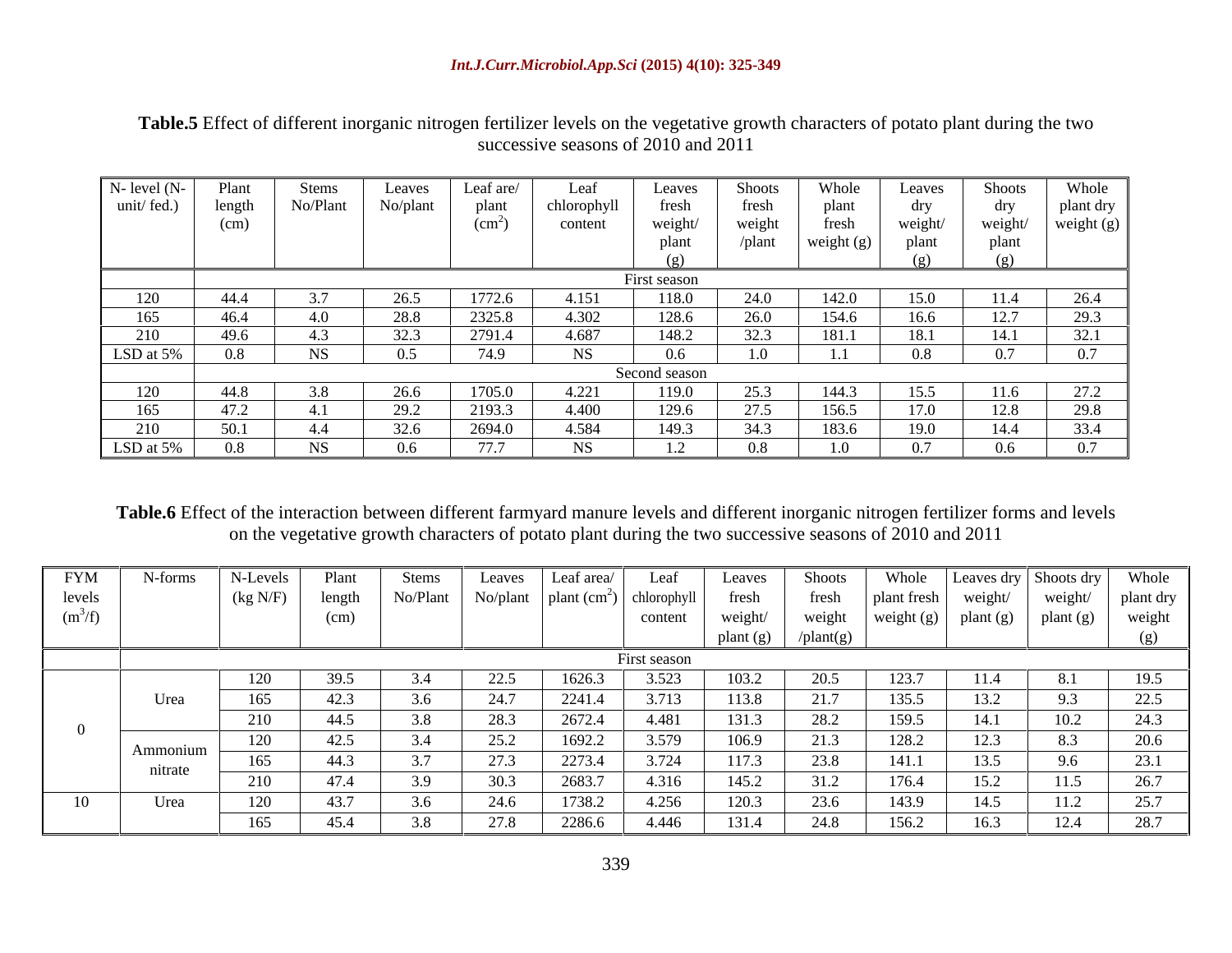|    |              | 210 | 47.4 | 4.2 | 31.4 | 2784.4    | 4.714         | 149.6 | 31.4 | 181.0 | 17.2 | 13.3 | 30.5      |
|----|--------------|-----|------|-----|------|-----------|---------------|-------|------|-------|------|------|-----------|
|    | Ammonium     | 120 | 45.6 | 3.7 | 28.3 | 1814.2    | 4.312         | 124.2 | 24.1 | 148.3 | 15.4 | 11.4 | 26.8      |
|    |              | 165 | 47.2 | 3.9 | 30.4 | 2322.4    | 4.457         | 134.6 | 26.9 | 161.5 | 16.6 | 12.7 | 29.3      |
|    | nitrate      | 210 | 51.3 | 4.5 | 33.4 | 2795.5    | 4.889         | 151.6 | 34.3 | 185.9 | 18.3 | 14.6 | 32.9      |
|    |              | 120 | 46.4 | 4.0 | 27.2 | 1849.4    | 4.589         | 124.8 | 26.8 | 151.6 | 17.2 | 14.7 | 31.9      |
|    | Urea         | 165 | 47.6 | 4.3 | 29.4 | 2397.6    | 4.679         | 135.6 | 28.5 | 164.1 | 19.8 | 15.9 | 35.7      |
| 20 |              | 210 | 52.6 | 4.6 | 34.1 | 2895.8    | 4.847         | 154.1 | 34.7 | 188.8 | 20.7 | 16.8 | 37.5      |
|    | Ammonium     | 120 | 48.8 | 4.1 | 30.9 | 1915.3    | 4.645         | 128.7 | 27.5 | 156.2 | 18.9 | 14.9 | 33.8      |
|    | nitrate      | 165 | 51.4 | 4.4 | 33.1 | 2433.5    | 4.790         | 139.1 | 30.3 | 169.4 | 20.1 | 16.2 | 36.3      |
|    |              | 210 | 54.4 | 4.9 | 36.2 | 2916.7    | 4.872         | 157.3 | 34.1 | 194.7 | 22.8 | 18.1 | 40.9      |
|    | LSD at $5\%$ | NS  | NS   | NS  | NS   | <b>NS</b> | NS            | 1.6   | NS   | 2.7   | NS   | NS   | <b>NS</b> |
|    |              |     |      |     |      |           | Second season |       |      |       |      |      |           |
|    |              | 120 | 40.3 | 3.5 | 22.4 | 1561.3    | 3.639         | 104.4 | 21.8 | 126.2 | 12.3 | 8.2  | 20.5      |
|    | Urea         | 165 | 42.5 | 3.7 | 24.9 | 2076.9    | 3.803         | 114.7 | 23.6 | 138.3 | 13.6 | 9.5  | 23.1      |
|    |              | 210 | 44.8 | 3.9 | 29.8 | 2575.7    | 4.259         | 135.8 | 29.7 | 165.5 | 15.6 | 10.6 | 26.2      |
|    |              | 120 | 42.6 | 3.6 | 25.4 | 1617.5    | 3.664         | 107.6 | 22.5 | 130.1 | 12.6 | 8.6  | 21.2      |
|    | Ammonium     | 165 | 45.6 | 3.8 | 27.7 | 2083.6    | 3.831         | 118.3 | 24.7 | 143.0 | 13.8 | 9.7  | 23.5      |
|    | nitrate      | 210 | 47.9 | 4.0 | 30.8 | 2585.9    | 4.354         | 146.9 | 32.5 | 179.4 | 15.8 | 11.7 | 27.5      |
|    |              | 120 | 43.8 | 3.7 | 25.7 | 1673.1    | 4.272         | 121.5 | 24.9 | 146.4 | 14.4 | 11.3 | 25.7      |
|    | Urea         | 165 | 45.6 | 3.9 | 27.9 | 2188.3    | 4.536         | 132.2 | 26.9 | 159.1 | 16.7 | 12.6 | 29.3      |
| 10 |              | 210 | 48.5 | 4.3 | 31.9 | 2687.4    | 4.359         | 150.1 | 32.8 | 182.9 | 18.7 | 13.7 | 32.4      |
|    | Ammonium     | 120 | 45.8 | 3.8 | 27.5 | 1739.8    | 4.397         | 124.9 | 25.6 | 150.5 | 15.7 | 11.7 | 27.4      |
|    |              | 165 | 48.7 | 4.0 | 30.8 | 2195.1    | 4.564         | 135.6 | 27.8 | 163.4 | 16.9 | 12.8 | 29.7      |
|    | nitrate      | 210 | 51.6 | 4.5 | 32.9 | 2697.5    | 4.787         | 152.2 | 35.5 | 187.7 | 18.9 | 14.8 | 33.7      |
|    |              | 120 | 46.6 | 4.1 | 27.3 | 1784.3    | 4.625         | 126.2 | 28.1 | 154.3 | 18.9 | 14.8 | 33.7      |
|    | Urea         | 165 | 48.8 | 4.4 | 30.6 | 2299.5    | 4.769         | 136.5 | 30.2 | 163.4 | 20.2 | 16.1 | 36.3      |
| 20 |              | 210 | 52.7 | 4.6 | 34.5 | 2798.7    | 4.730         | 153.6 | 36.6 | 190.2 | 22.1 | 17.2 | 39.3      |
|    |              | 120 | 49.8 | 4.2 | 31.1 | 1853.8    | 4.730         | 129.4 | 28.9 | 158.3 | 19.2 | 15.2 | 34.4      |
|    | Ammonium     | 165 | 51.9 | 4.5 | 33.4 | 2316.3    | 4.897         | 140.1 | 31.5 | 171.6 | 20.7 | 16.3 | 37.0      |
|    | nitrate      | 210 | 54.8 | 4.9 | 35.9 | 2818.5    | 4.920         | 156.9 | 38.8 | 195.7 | 22.9 | 18.5 | 41.4      |
|    | LSD at $5\%$ | NS  | NS   | NS. | NS   | <b>NS</b> | NS            | 3.0   | NS   | 2.4   | NS   | NS   | <b>NS</b> |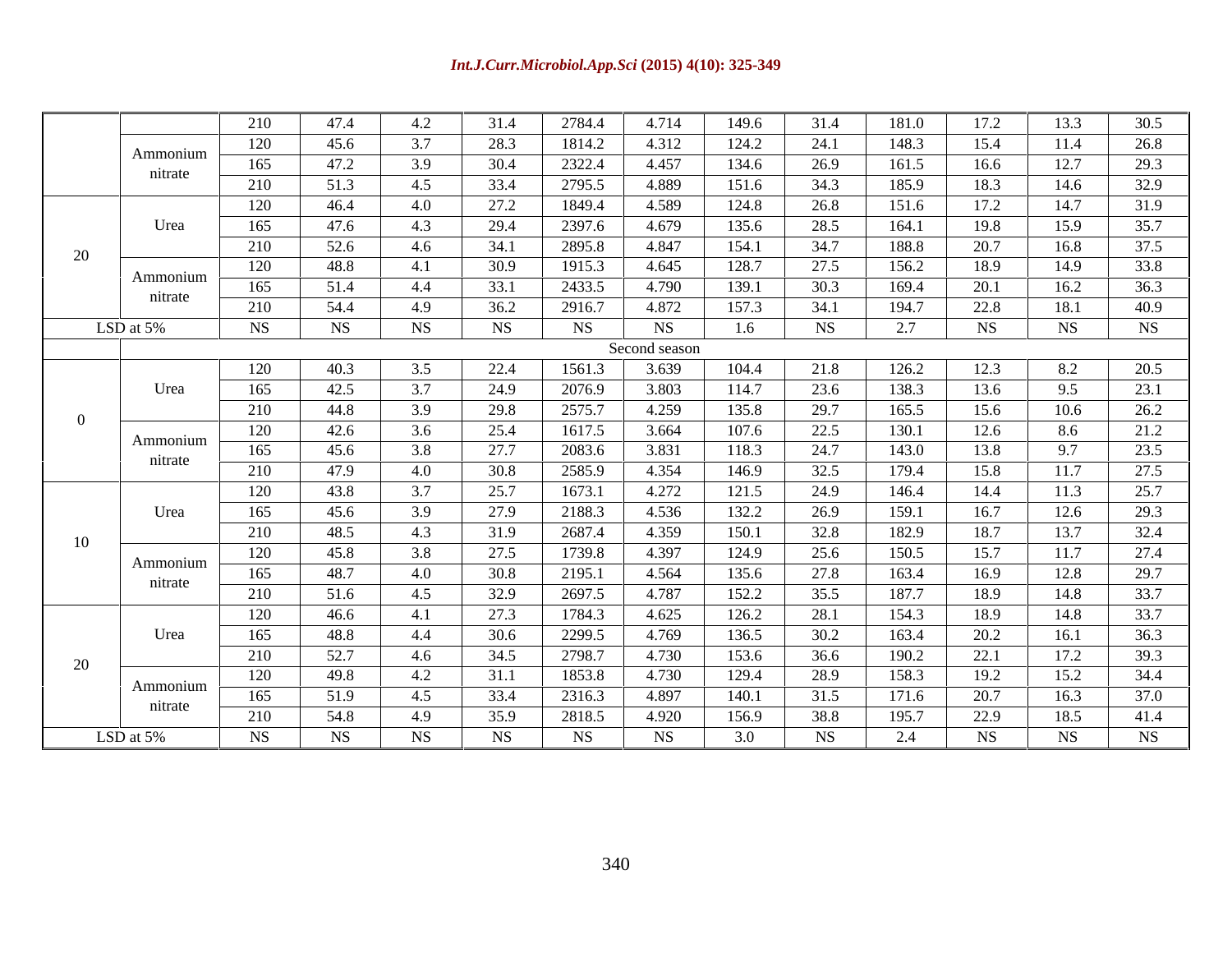**Table.7** Effect of different farmyard manure levels on the yield and quality as well as nutritional content of potato plant during the two successive seasons of 2010 and 2011

| <b>FYM</b>    | Tubers         |        | i ieiu  | Marketable | Specific | Starc         |         |       |       |           |          |
|---------------|----------------|--------|---------|------------|----------|---------------|---------|-------|-------|-----------|----------|
| levels        |                | plant  | (ton/f) | tubers     | gravi    |               | proteir |       |       |           | matte    |
| (N unit/fed.) |                |        |         |            | (g/cm)   |               |         |       |       |           |          |
|               |                |        |         |            |          | First season  |         |       |       |           |          |
|               |                |        | 9.479   | 94.4       | 1.0330   | 4.444         | 14.372  | 2.300 | 0.448 | 2.166     | $10.292$ |
|               |                | -495.9 |         | 95.5       | LU45     | 1000          | 14.946  |       | 0.562 |           | 13.009   |
|               |                | 543.2  | 11.790  | 96.6       | 1.0522   | 8.272         | 15.880  | 2.485 | 0.594 | 2.252     | 14.350   |
| LSD at 5%     | U <sub>0</sub> |        |         |            |          |               | 0.714   |       | 0.044 | <b>NS</b> | 2.770    |
|               |                |        |         |            |          | Second season |         |       |       |           |          |
|               |                | 449.2  | . 748   | 94.8       | 1.034    | 4.790         | 14.444  |       | 0.470 | 2.184     | 10.660   |
| 10            |                | 507    | 11.012  | 95.8       | 1.0448   | 6.865         | 14.879  | 2.381 | 0.587 | 2.200     | 12.882   |
|               |                | 556.4  | 12.074  | 96.9       | 1.0510   | 8.035         | 15.412  | 2.465 | 0.604 | 2.254     | 14.099   |
| LSD at 5%     |                | 8.4    |         |            | 0.009    |               | 0.008   |       | 0.050 |           |          |

**Table.8** Effect of different inorganic nitrogen fertilizer forms on the yield and quality as well as nutritional content of potato plant during the two successive seasons of 2010 and 2011

| Inorganic N- | Tuber     |                    | Yield   | Marketable | Specific  | Starch        |           |           |           |       | Drv       |
|--------------|-----------|--------------------|---------|------------|-----------|---------------|-----------|-----------|-----------|-------|-----------|
| torms        | $N_{0}$   |                    |         | tubers     | gravity   |               | protein   |           |           |       | matter    |
|              | Plant     |                    |         |            | (9/Cm)    |               |           |           |           |       |           |
|              |           |                    |         |            |           | First season  |           |           |           |       |           |
| Urea         |           |                    |         |            | 1.0423    | 6.297         |           | 2.SI4     | 0.518     | 2.197 | 12.257    |
| Ammonium     | 10.1      | 524.2              | 11.374  | 95.7       | 1.0451    | 6.851         | 15.185    | 2.430     | 0.551     | 2.209 | 12.844    |
| nitrate      |           |                    |         |            |           |               |           |           |           |       |           |
| LSD at 5%    | NS.       | 4.8                | 0.106   |            |           |               |           | NS.       | NS.       |       | <b>NS</b> |
|              |           |                    |         |            |           | Second season |           |           |           |       |           |
| Urea I       |           |                    | 10. KDT | 95.6       | 1.0421    | 6.263         | 14.802    | 2.368     | 0.550     | 2.208 | 12.221    |
| Ammonium     | 10.3      | 534.0              | 11.588  | 96.0       | 1.0449    | 6.863         | 15.022    | 2.403     | 0.557     | 2.218 | 12.873    |
| nitrate      |           |                    |         |            |           |               |           |           |           |       |           |
| LSD at 5%    | <b>NS</b> | $\Omega$ $\Lambda$ | 0.054   | <b>NS</b>  | <b>NS</b> | <b>NS</b>     | <b>NS</b> | <b>NS</b> | <b>NS</b> | NC.   | <b>NS</b> |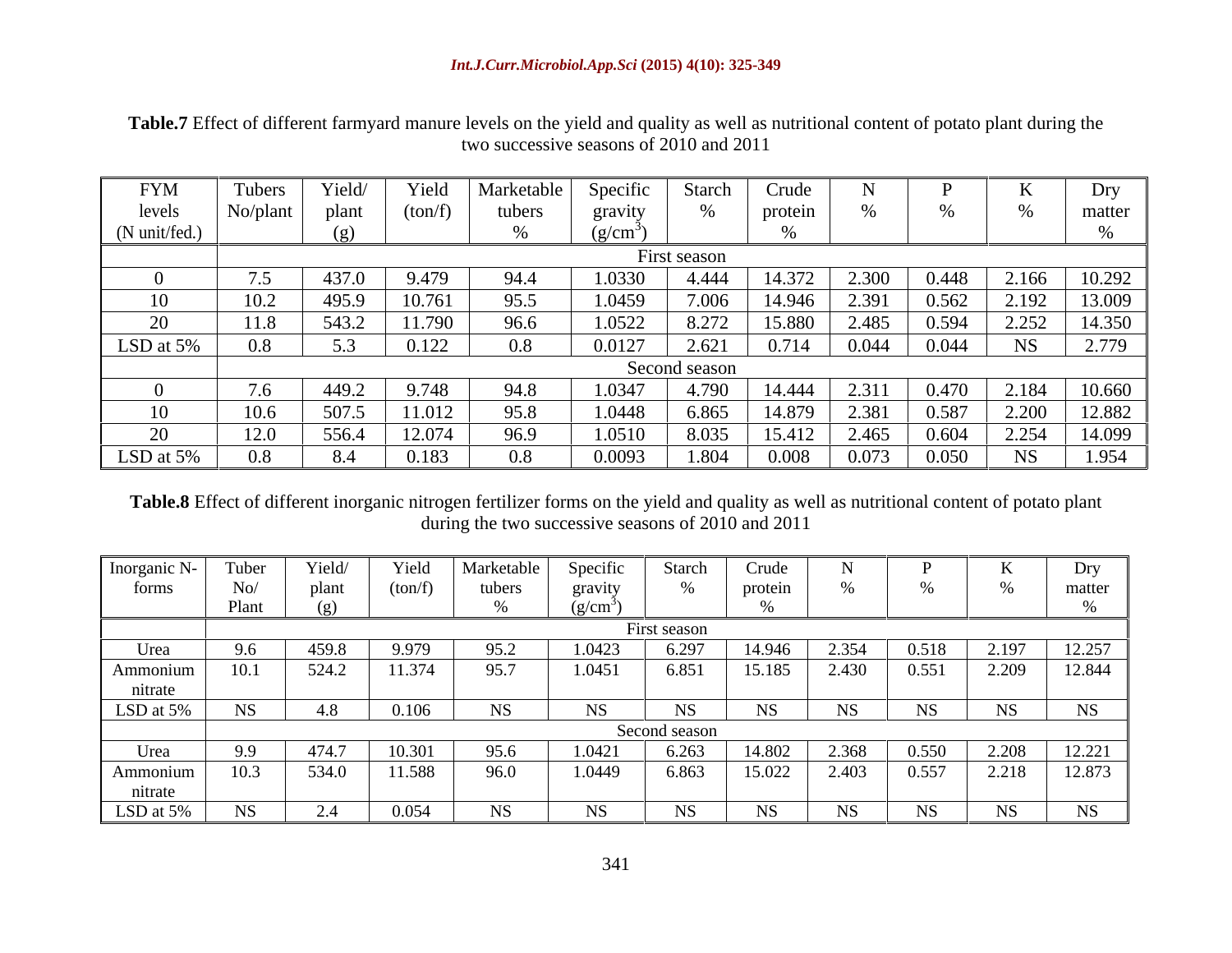**Table.9** Effect of different inorganic nitrogen fertilizer levels on the yield and quality as well as nutritional content of potato plant during the two successive seasons of 2010 and 2011

| N-levels                         |      | r ield | r ield  | Marketabl | Specific              |               |          |       |       |           |        |
|----------------------------------|------|--------|---------|-----------|-----------------------|---------------|----------|-------|-------|-----------|--------|
| $(N \text{ unit/fed.})$ No/plant |      | plant  | (ton/t) | tubers    | gravity               |               |          |       |       |           | matter |
|                                  |      |        |         |           | $(\sigma/cm^{\circ})$ |               |          |       |       |           |        |
|                                  |      |        |         |           |                       | First season  |          |       |       |           |        |
|                                  |      |        | 9.48U   |           | 1.0556                | 8.946         | 14.452   | 2.512 | U.SYV | 2.259     | 15.065 |
|                                  | 9.6  | 487.   | 10.580  | 95.1      | 1.0430                | 6.442         | 15.265   | 2.387 | 0.531 | 2.188     | 12.411 |
|                                  |      | 551.6  | 11.970  | 96.8      | 1.0324                | 4.333         | 15.480 - | 2.477 | 0.482 | 2.162     | 10.175 |
| LSD at 5%                        |      |        | 0.130   | 0.7       | 0.0088                |               |          | 0.071 | 0.078 | <b>NS</b> | 1.820  |
|                                  |      |        |         |           |                       | Second season |          |       |       |           |        |
|                                  | 8.Y  | -441.  | 9.577   | 95.3      | 1.0565                | 9.123         | 14.373   | 2.300 | 0.621 | 2.269     |        |
|                                  | 9.8  | 508.4  | 1.032   | 95.8      | 1.0421                | 6.334         | 14.900   |       | 0.558 |           | 12.319 |
|                                  | 11.6 | 563.4  | 12.226  | 96.4      | 1.0319                | 4.233         | 15.462   | 2.473 | 0.481 | 2.171     | 10.068 |
| LSD at 5%                        |      | 3.8    | 0.082   | $0.8\,$   | 0.0055                | 1.093         | 0.486    | 0.078 | 0.075 | NC.       | 1.156  |

**Table.10** Effect of the interaction between different farmyard manure levels and different inorganic nitrogen fertilizer forms and levels on the yield and quality as well as nutritional content of potato plant during the two successive seasons of 2010 and 2011

| <b>FYM</b> | N-forms             | N-Levels           | Tubers   | Yield        | Y <sub>1</sub> eld | Marketable  | Specific    | Starch   | Crude   |       |       |       |        |
|------------|---------------------|--------------------|----------|--------------|--------------------|-------------|-------------|----------|---------|-------|-------|-------|--------|
| levels     |                     | (kg N/F)           | No/plant | /plant       | (ton/f)            | tubers      | gravity     |          | protein |       |       |       | matter |
| $(m^3/f)$  |                     |                    |          |              |                    |             | (9/Cm)      |          |         |       |       |       |        |
|            |                     |                    |          |              |                    |             | Fist season |          |         |       |       |       |        |
|            |                     | 120                | $v.+$    | 358.6        | 7.782              | <b>79.1</b> | 1.0422      |          | 13.694  | 2.191 | 0.496 | 2.194 | 12.237 |
|            | Urea                | 165                |          | 421.4        | 9.145              | 73.0        | 1.0311      | 4.069    | 14.150  | 2.264 | 0.457 | 2.153 | 9.895  |
|            |                     | 210                |          | 464.1        | 10.071             | 35.0        | 1.0205      | .959     | 14.725  | 2.356 | 0.374 | 2.125 | 7.658  |
|            |                     | 120                |          | 382.0        | 8.272              | 93.8        | 1.0451      | 6.863    | 14.363  | 2.298 | 0.517 | 2.210 | 12.856 |
|            | Ammonium<br>nitrate | 165                |          | 453.8        | 9.846              | 74.J        | 1.0340      | 4.653    | 14.406  | 2.305 | 0.460 | 2.171 | 10.514 |
|            |                     | 210                |          | 542.0        | 11.761             |             | 1.0249      | $-0.841$ | 14.894  | 2.383 | 0.385 | 2.143 | 8.593  |
|            |                     | 120                | O.Z      | 423.3        | 9.185              | フォ・ム        | 1.0544      | 8.707    | 14.213  | 2.274 | 0.578 | 2.221 | 14.812 |
|            | Urea                | 165                | ر. ر     | 172<br>472.6 | 10.255             | フー・ハ        | 1.0455      | 6.929    | 14.875  | 2.380 | 0.538 | 2.183 | 12.927 |
|            |                     | 210<br>$\angle 10$ | 11.J     | 515.3        | 11.181             | 90.         | 1.0341      | 4.666    | 15.056  | 2.409 | 0.485 | 2.156 | 10.528 |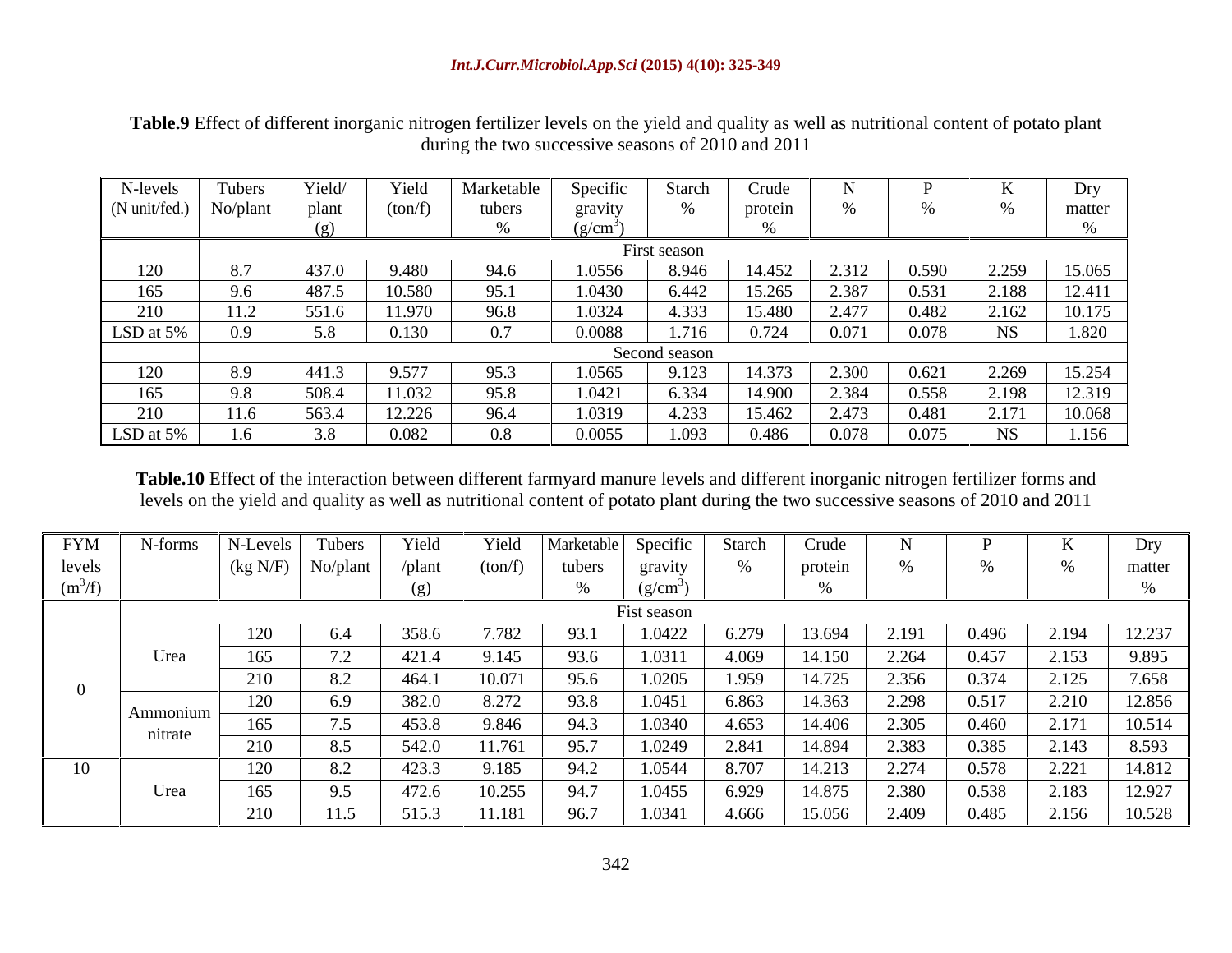|    | Ammonium            |            | 9.4             | 466.3          | 10.118           | 94.9         | 1.0580           | 9.424          | 14.525           | 2.324          | 0.618          | 2.231          | 15.572           |
|----|---------------------|------------|-----------------|----------------|------------------|--------------|------------------|----------------|------------------|----------------|----------------|----------------|------------------|
|    | nitrate             | 165        | 10.5            | 509.5          | 11.056           | 95.4         | 1.0474           | 7.320          | 15.100           | 2.416          | 0.571          | 2.191          | 13.341           |
|    |                     | 210        | 12.2            | 588.5          | 12.771           | 96.8         | 1.0357           | 4.991          | 15.906           | 2.545          | 0.581          | 2.167          | 10.872           |
|    |                     | 120        | 10.4            | 443.7          | 9.629            | 95.3         | 1.0666           | 11.143         | 14.838           | 2.374          | 0.657          | 2.346          | 17.394           |
|    | Urea                | 165        | 11.2            | 479.5          | 10.411           | 95.8         | 1.0490           | 7.626          | 17.264           | 2.429          | 0.579          | 2.211          | 13.665           |
| 20 |                     | 210        | 13.4            | 560.2          | 12.157           | 97.8         | 1.0373           | 5.297          | 15.700           | 2.512          | 0.496          | 2.184          | 11.196           |
|    |                     | 120        | 10.6            | 548.1          | 11.894           | 96.0         | 1.0672           | 11.262         | 15.081           | 2.413          | 0.675          | 2.354          | 17.520           |
|    | Ammonium<br>nitrate | 165        | 11.4            | 588.3          | 12.766           | 96.5         | 1.0511           | 8.057          | 15.794           | 2.527          | 0.582          | 2.218          | 14.122           |
|    |                     | 210        | 13.6            | 639.7          | 13.881           | 97.9         | 1.0420           | 6.245          | 16.600           | 2.656          | 0.572          | 2.197          | 12.202           |
|    | LSD at $5\%$        |            | NS <sub>.</sub> | 14.3           | 0.318            | <b>NS</b>    | <b>NS</b>        | <b>NS</b>      | <b>NS</b>        | <b>NS</b>      | <b>NS</b>      | NS.            | <b>NS</b>        |
|    | Second season       |            |                 |                |                  |              |                  |                |                  |                |                |                |                  |
|    |                     | 120        | 6.5             | 358.2          | 7.772            | 94.1         | 1.0429           | 6.418          | 13.843           | 2.215          | 0.532          | 2.218          | 12.385           |
|    | Urea                | 165        | 7.5             | 431.0          | 9.352            | 94.5         | 1.0318           | 4.208          | 14.350           | 2.296          | 0.504          | 2.178          | 10.043           |
|    |                     | 210        | 8.3             | 472.1          | 10.243           | 95.6         | 1.0243           | 2.722          | 14.981           | 2.397          | 0.374          | 2.143          | 8.467            |
|    |                     | 120        | 6.9             | 383.8          | 8.328            | 94.3         | 1.0465           | 7.132          | 13.906           | 2.225          | 0.535          | 2.227          | 13.152           |
|    | Ammonium            | 165        | 7.7             | 503.1          | 10.918           | 94.8         | 1.0354           | 4.932          | 14.475           | 2.316          | 0.491          | 2.183          | 10.809           |
|    | nitrate             | 210        | 8.7             | 547.2          | 11.874           | 95.6         | 1.0274           | 3.326          | 15.106           | 2.417          | 0.385          | 2.158          | 9.107            |
|    |                     | 120        | 8.8             | 427.7          | 9.282            | 95.2         | 1.0551           | 8.847          | 14.363           | 2.298          | 0.643          | 2.231          | 14.960           |
|    | Urea                | 165        | 9.8             | 501.8          | 10.889           | 95.6         | 1.0445           | 6.730          | 14.619           | 2.339          | 0.583          | 2.194          | 12.716           |
|    |                     | 210        | 12.2            | 532.4          | 11.553           | 95.7         | 1.0319           | 4.228          | 15.125           | 2.420          | 0.521          | 2.161          | 10.063           |
| 10 |                     | 120        | 9.6             | 471.8          | 10.238           | 95.4         | 1.0590           | 9.616          | 14.613           | 2.338          | 0.647          | 2.238          | 15.776           |
|    | Ammonium            | 165        | 10.7            | 512.8          | 11.128           | 95.9         | 1.0446           | 7.214          | 15.181           | 2.429          | 0.595          | 2.199          | 13.370           |
|    | nitrate             | 210        | 12.6            | 598.3          | 12.984           | 96.7         | 1.0335           | 4.553          | 15.375           | 2.460          | 0.531          | 2.177          | 10.408           |
|    |                     | 120        | 10.6            | 455.8          | 9.892            | 96.3         | 1.0673           | 11.275         | 14.694           | 2.351          | 0.674          | 2.341          | 17.534           |
|    | Urea                | 165        | 11.4            | 505.3          | 10.966           | 96.7         | 1.0462           | 7.075          | 15.263           | 2.442          | 0.584          | 2.217          | 13.081           |
|    |                     | 210        | 13.7            | 588.1          | 12.761           | 96.8         | 1.0351           | 4.865          | 15.977           | 2.553          | 0.534          | 2.188          | 10.739           |
| 20 |                     | 120        | 10.7            | 550.6          | 11.948           | 96.5         | 1.0682           | 11.448         | 14.819           | 2.371          | 0.697          | 2.359          | 17.717           |
|    |                     |            |                 |                |                  |              |                  |                |                  |                |                |                |                  |
|    | Ammonium            |            |                 |                |                  |              |                  |                |                  |                |                |                |                  |
|    | nitrate             | 165<br>210 | 11.7<br>13.8    | 596.2<br>642.4 | 12.938<br>13.941 | 97.0<br>97.8 | 1.0501<br>1.0393 | 7.845<br>5.701 | 15.513<br>16.206 | 2.482<br>2.593 | 0.591<br>0.542 | 2.219<br>2.198 | 13.897<br>11.625 |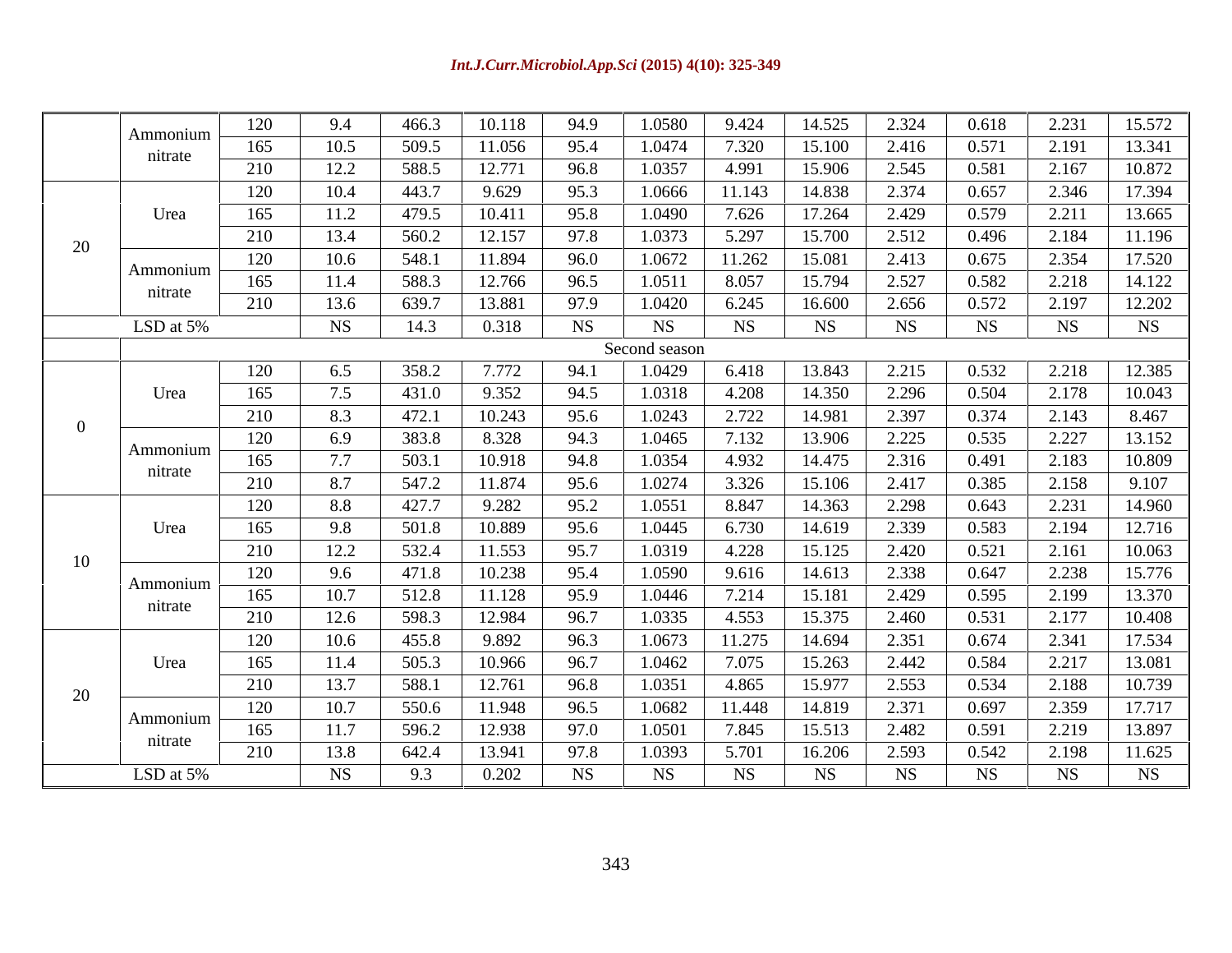Improvement of the productivity of potato Recently, Suh *et al.* (2015) observed that plants as a result of the interaction potato yield was increased by the combined treatments between farmyard manure and use of animal manure such as cow dung and inorganic nitrogen fertilizer could be NPK (20 : 10 : 10) compared with sole attributed to the single use of farmyard application of cow dung or NPK mineral manure or inorganic nitrogen fertilizer has a fertilizer. positive effect on vegetative growth characters of plants but the integrated use The obtained results are also in harmony for both farmyard manure at different levels with those reported by (Bayu *et al.,* 2006; and inorganic nitrogen fertilizer at different forms and levels has more beneficial effects on these characters which consequently reflected positively on the productivity of

indicated that farmyard manure (FYM) increased potato tuber yield by 35-82%, depending on mineral fertilizer combination. Reference Besides, Balemi (2012) showed that application of 20 or 30 ton/ha FYM + 66.6% A.O.A.C. 1990. Official method of analysis, of the recommended inorganic NP fertilizers significantly increased total tubers yield. In addition to, Najm *et al.* (2010, 2013) Ahmed, A., Abd El-Baky, M., Ghoname, A., indicated that nitrogen fertilizer, cattle manure and their combination had highly significant effects on tubers yield. The form and rate. Middle East. Russ. J. maximum tubers yield  $(36.8 \text{ tons} \text{ ha}^{-1})$  was obtained by the utilization of 150 kg nitrogen per hectare + 20 tons cattle manure.

fertilizer.

Kolay, 2007).

these plants. Whereas, there is an association fertilizer at the level of 20  $\text{m}^3/\text{fed.}$  integrated between above-ground and under-ground with ammonium nitrate as inorganic N organs of the potato plant (Struik, 2007a). fertilizer at the level of 210 N unit/fed. gave So, the final tubers yield can be influenced the highest values of tubers yield (ton/fed.), by the situation of above-ground organs in tubers number/plant, marketable tubers the growing seasons (Struik, 2007b). percentage, N content in the tubers and Moreover, White *et al.* (2007) demonstrated crude protein percentage of potato tubers that the increase in LAI of shoots can while using of farmyard manure at the level increase radiation absorption particularly, at  $\qquad$  of 20 m<sup>3</sup>/fed. combined with ammonium the time of tubers initiation which has a nitrate at the level of 120 N unit/fed. gave positive effect on the final tubers yield. the highest values of specific gravity, starch Also, Islam *et al.* (2008) found that the in the tubers. Using of organic fertilizer is combination of organic matter with very important not only for increasing the conventional farming showed its superiority potato yield but also for maintaining soil on yield and yield contributing parameters health. Besides, application of organic of potato. fertilizer integrated with mineral fertilizer Likewise, Baniuniene and Zekaite (2008) continuous increase in the prices of mineral In conclusion, it could be concluded that using of farmyard manure as organic  $3/fod$  integrated /fed. integrated /fed. combined with ammonium percentage, P, K and dry matter percentage decreases the cost of production due to the fertilization.

# **Reference**

- 15<sup>th</sup> edn. Association of Official Analytical Chemists, Inc., USA.
- -1 ) was *Plant Sci. Biotechnol.,* 3 (special Riad, G., El-Abd, S. 2009. Potato tuber quality as affected by nitrogen form and rate. *Middle East. Russ. J.* Issue 1):  $47 - 52$ .

Ahmed, A.A. 1994. Effect of some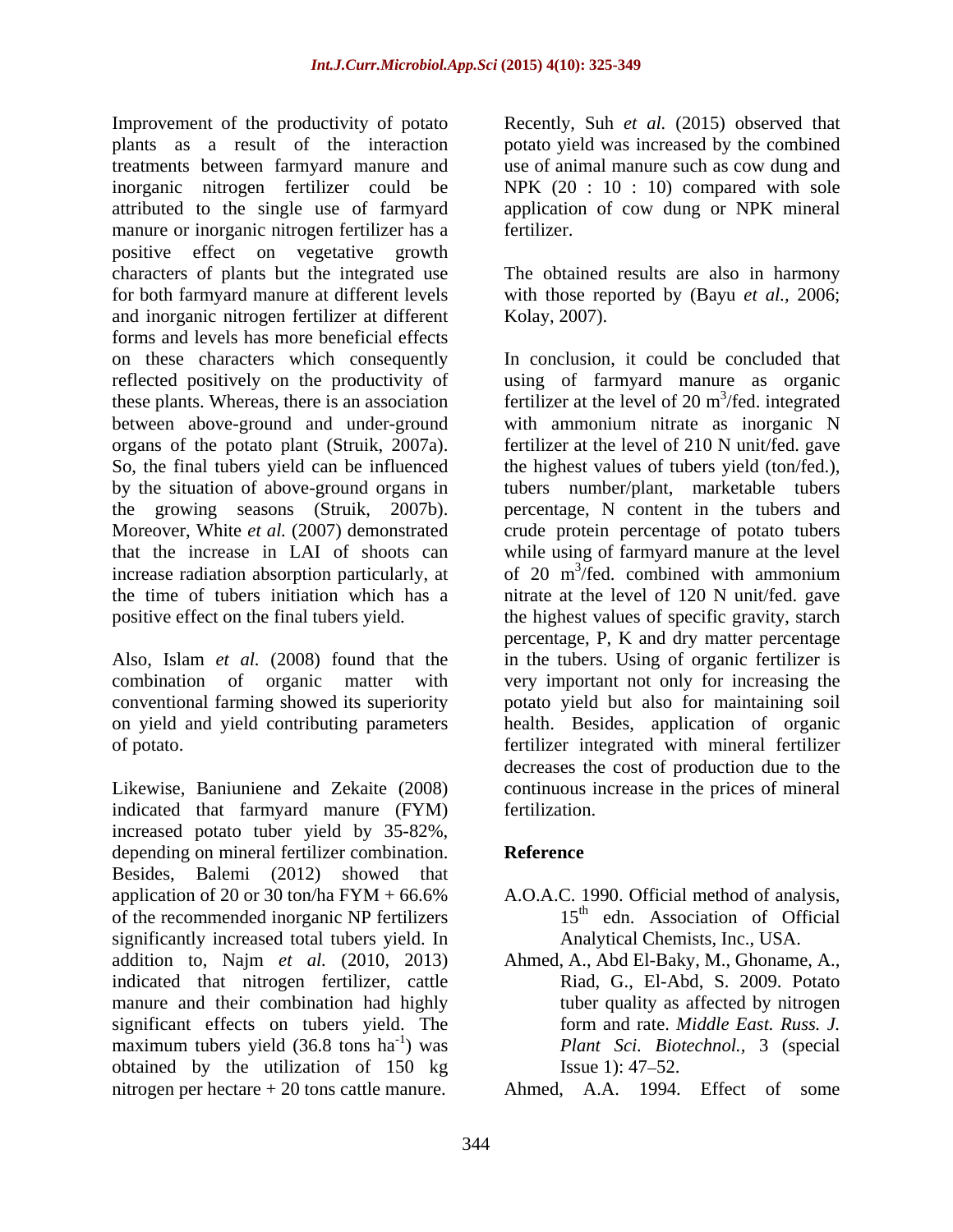agricultural practices on potato seedling tubers. M.Sc. Thesis, Ain CRC Press, Boca Raton, Florida. Pp. Shams University, Egypt. 100 Pp. 135–153.

- Ahmed, A.A. 1999. Physiological studies on environmental stress. Ph.D. Thesis,
- Ahmed, M.S., Quadri, S.M.K. 2009. parts I and II. Am. Soc. Agron. Inc. Decision support systems: concepts, Lichtfouse, E. (Ed.), Climate change,
- Al-Moshileh, A. M., Motawei, M. I. 2005. Effect of Biofertilization (Chicken 319–326.
- Alva, A. 2004. Potato nitrogen management.
- Baker, A.S., Tahuda, R.B., Kafkafi, U. M.W., Thornton, R.E. 1986. *J. Agricult. Sci., 94: 745–747. Horticult. Sci., 63: 71–79.*
- 
- 
- Benke, M.B., Hao, X., Chang, C. 2008. Crop Sci., 4(12): 787–792.<br>Effects of long-term cattler manure Dinesh, K., Ezekiel, R., Singh, B.,

production from seed tubers and (Eds), Development and uses of biofortified agricultural products.<br>CRC Press, Boca Raton, Florida. Pp. 135–153.

- potato tuberization under studies with various sources of Benson, N., Barnett, R. M. 1939. Leaching nitrogen. *Agronomy J.,* 31: 44 54.
- Ain Shams University, Egypt. 97 Pp. Black, C.A. 1983. Methods of plant analysis Publ. Madison, Wisconsin, USA.
- progress and issues, a review. In: Burton, W. G. 1948. The potato. Champan and Hall, London. 319 Pp.
- intercropping pest control and Clemente, R., Paredes, C., Bernal, M.P. beneficial microorganisms, 2007. A field experiment Sustainable agriculture review 2. The investigation the effects of olive Springer Science + Business Media husk and cow manure on heavy B.V. Dordrecht, Netherlands. Pp. metal availability in a contaminated 373–399. calcareous soil from Murcia (Spain). 2007. A field experiment investigation the effects of olive calcareous soil from Murcia (Spain). *Agricult. Ecosys. Environ.,* 118:  $319 - 326.$
- and Pigeon Manures) on Growth and Conn, K.L.,Lazzarovits, G. 1999. Impact of Yield of Potato under Central Saudi Arabia Conditions. *Acta Hort.,* potato scab and soil microbial *(ISHS),* 742: 169 173. populations. *Can. J. Plum. Pathol.,* animal manures on verticillium wilt,  $21: 81 - 92.$
- *J. Veg. Crop Prod.*, 10: 97–130. Dabis, J.M., Lowscher, W.H., Hammond, 1980. Effect of rate, source and Response of potatoes to nitrogen distribution method of nitrogen form and to change in nitrogen form fertilizer on seed potato production. at tuber initiation. *J. Am. Soc.* M.W., Thornton, R.E. 1986. form and to change in nitrogen form *Horticult. Sci., 63: 71–79.*
- Balemi, T. 2012. Effect of integrated use of Darzi, M.T. 2012. Effects of organic manure cattle manure and inorganic and biofertilizer application on fertilizers on tuber yield of potato in flowering and some yield traits of Ethiopia. *J. Soil Sci. Plant Nutr.,* 12(2): 253–261. *J. Agri Crop Sci.*, 4(3): 103–107. coriander (*Coriandrum sativum*). *Int.*
- Baniuniene, A., Zekaite, V. 2008. The effect Darzi, M.T., Haj Seyed Hadi, M.R. 2012. of mineral and organic fertilizers on Effects of organic manure and potato tuber yield and quality. The nitrogen fixing bacteria on some *Agronomus Vestis (Latvian J.* essential oil components of coriander *Agronomy).* No. 11. LLU. (*Coriandrum sativum*)*. Int. J. Agri. Crop Sci.,* 4(12): 787–792.
	- Effects of long-term cattler manure Dinesh, K., Ezekiel, R., Singh, B., Ahmed, I. applications on soil, water and crops: 2005. Conversion table for specific implications for animal and human gravity dry matter and starch content health. In: Banuelos, G.S., Lin, Z.O. from under water weight of potatoes from under water weight of potatoes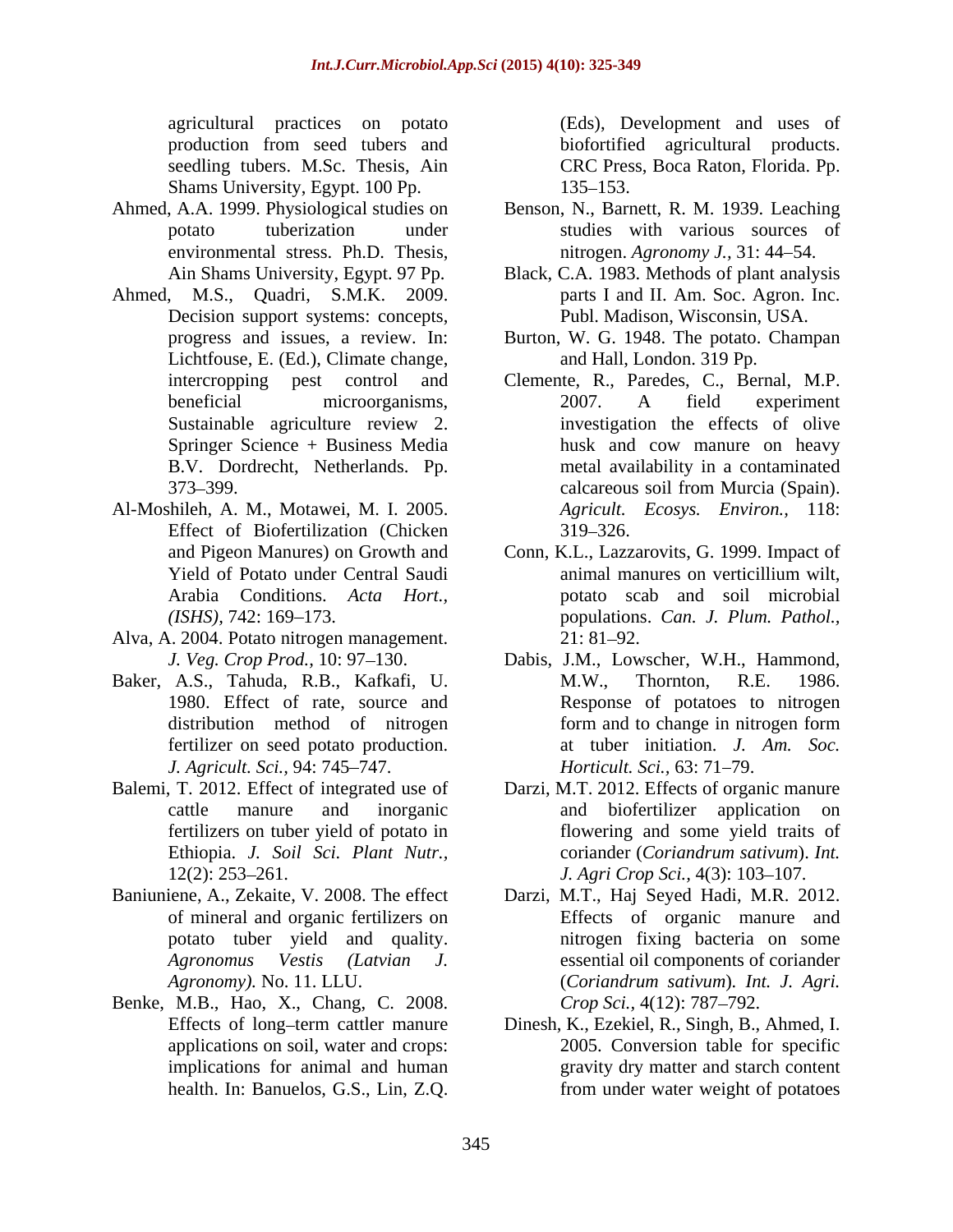- Erdogan, O., Kavurmact, Z., Kara, K., Polat,
- 
- Freire, J.R.J., Sa, E.L.S. 2006. Sustainable *J. Prod. Agr.*, 6: 315–395. Handbook of microbial biofertilizers,
- Fuleky, G., Benedek, S. 2010. Composting sustainable agriculture reviews 3. Potato Res., 50: 143–155.
- Goffart, J.P., Olivier, M., Frankinet, M.
- Haris, P. 1992. The potato crops: the
- manure and synthetic fertilizer
- components of potato. *J. Environ.*
- grown in North India Plains. *Potato*  Jackson, M.L. 1967. Soil chemical analysis. *J.*, 32(1–2): 79–84. **Prentice Hall**, India. Pp. 144–197.
- T. 2010. The effect of different fertilizer sources and application nitrogen and phosphorus rates on dates on yield and yield components some quality traits of potato. *Potato*  of potatoes. *Turk. J. Agricult. Res.*, 53: 309–312. *Forestry,* 19(6): 417–421. Karadogan, T. 1995. Effect of nitrogen *Forestry,* 19(6): 417–421.
- Errebhi, M., Rosen, C.J., Gupta, S.C., Kingery, W.L., Wood, C.W., Delaney, J.C., Birong, D.E. 1998. Potato yield Williams, J.C., Mullins, G.L., response and nitrate leaching as Santen, E.V. 1993. Implications of influenced by nitrogen management. Long-term land D.P application of *Agron. J.*, 90: 10–15. The poultry litter on tall fescue pastures. J.C., Mullins, Long–term land D.P application of *J. Prod. Agr.,* 6: 315–395.
	- agriculture and the rhizobia/legumes Kolay, A.K. 2007. Manures and fertilizers. symbiosis. In: Rai, M.K. (Ed.), New Delhi, India. Atlantic Publishers and Distributors.
	- Food Products Press. Pp. 183–203. Kumar, P., Pandey, S.K., Singh, B.P., Singh, to recycle biowaste. In: Lichtfouse, nitrogen rate on growth, yield, E. (Ed.), Sociology, organic farming, economics and crisps quality of climate change and soil science, Indian potato processing cultivars. S.V., Kumar, D. 2007. Effect of *Potato Res.,* 50: 143–155.
	- Springer Science + Business Media Love, S.L., Stark, J.C., Salaiz, T. 2005. B.V. Dordrecht, Netherlands. Pp. Response of four potato cultivars to 41 76. rate and timing of nitrogen fertilizer. *Am. J. Potato. Res., 82: 21-31.*
	- 2008. Potato crop nitrogen status Marguerite, O., Jean Pierre, G., Jean assessment to improve n fertilization Fracous, L. 2006. Threshold value management and efficiency: past for chlorophyll meter as decision present–future. *Potato Res.*, 51:355– tool for nitrogen management of 383. potato. *Agron. J.,* 98: 496 506.
- scientific basis for improvement. 2006. Chlorophyll fluorescence and Chapman & Hall. 902 Pp. content in field grown potato as Hepperly, P., Lotter, D., Ulsh, C.Z., Siedel, affected by nitrogen supply, R., Reider, C. 2009. Compost, Mauromicale, G., Iema, A., Marchese, M. affected by nitrogen supply, genotype and plant age. *Photosynthetic, 44: 76-82.*
- influences crop yields, soil Mir, S.A., Quadri, S. 2009. Decision support properties, nitrate leaching and crop systems: concepts, Progress and nutrient content. *Compost Sci*. Issues A Review. In: Lichtfouse, E. Utilizat., 17: 117–126. **(Ed.), Climate change, intercropping**, Islam, M.R., Nahar, B.S., Baten, M.A. 2008. Effects of organic farming on the microorganisms, sustainable. growth parameters, yield and yield Agriculture Reviews 2. Springer Sci. Natural Resources, 1(1): 13–18. **Dordrecht**, Netherlands. Pp. 373– pest control and beneficial microorganisms, sustainable. Science Business Media B.V.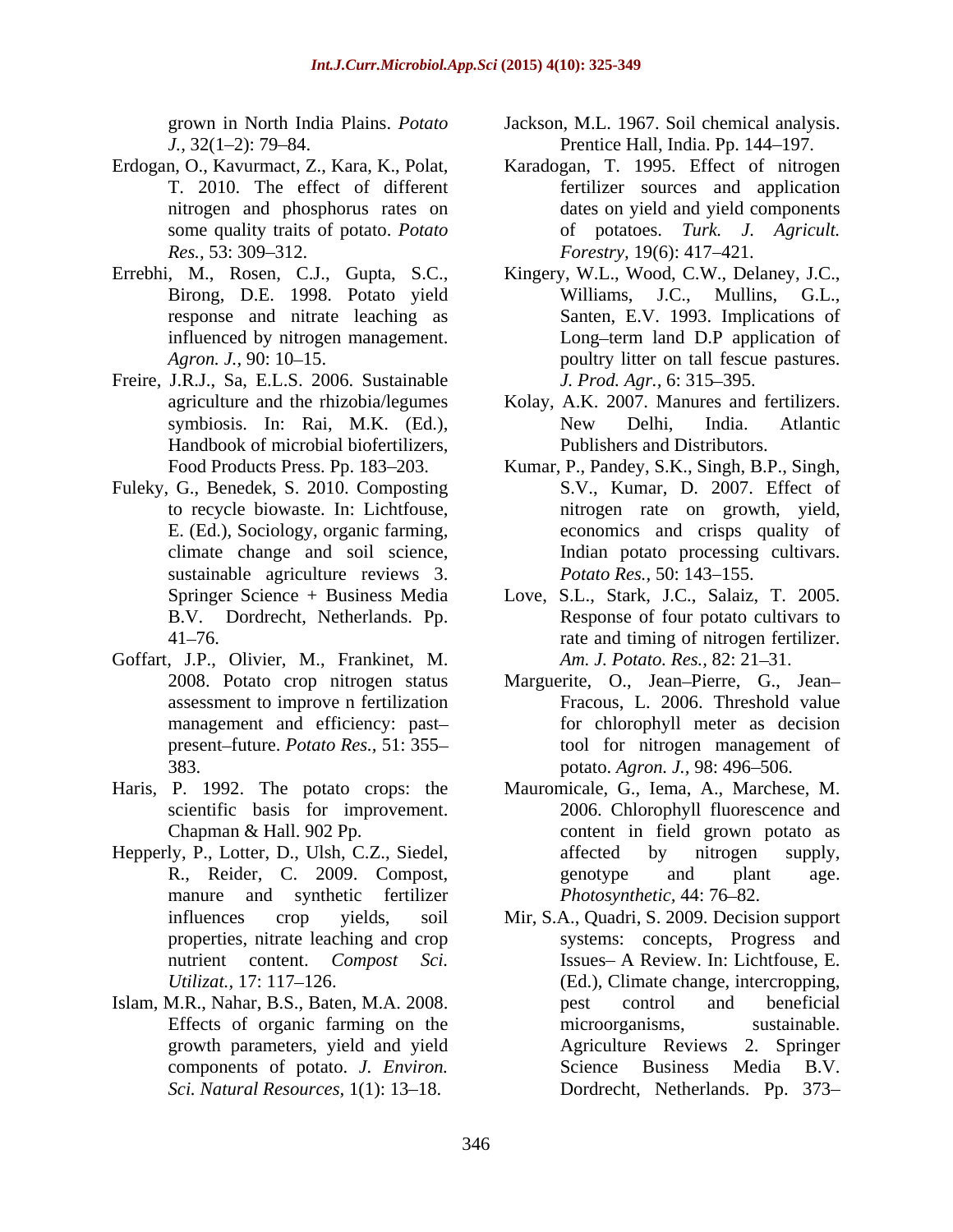- Moran, R., Porath, D. 1982. Chlorophyll
- Moursi, A.A., Tawfik, H.A., Abd El
- production in Kenya. *J. Horticult.*
- Najm, A.A., Haj Sayed Hadi, M.R., Fazeli, inorganic nitrogen source on the middle stage of growth. *World Acad.*
- Najm, A.A., Haj Seyed Hadi, M.R., Darzi,
- Najm, A.A., Haj Seyed Hadi, M.R., Fazeli, tuber glycoalkaloids of Agria Potato. *Section B*, 67(3): 247–253.
- Najm, A.A., Haj Seyed Hadi, M.R., plants grown under conventional, Res., 14(1): 329–342. systems. Paper Presented at the 18<sup>th</sup>
- 339. Najm, A.A., Paknejad, F., Haj Seyed Hadi, determination in intact tissues using 2012b. Effects of converntional, N, N-dimethylformamide. *Plant* integrated and organic production *Physiol.*, 69: 1370–1381. Systems on leaf chlorophyll, growth Gawad, A. 1968. Principals of agria potato. Paper Presented at the agricultural research (In Arabic). Dar  $9^{\text{th}}$  Solanaceae Conference, El-Hanna Printing House, Cairo. 418 Meuchatel, Switzerland. August 26– **Pp.** 30. M.R., Panahi, I., Gharaviri, M. 2012b. Effects of converntional,<br>integrated and organic production characteristics and tuber yield of 9<sup>th</sup> Solanaceae Conference, th Solanaceae Conference, 30.
- Muthoni, J., Nyamango, D.O. 2009. J. Nylund, R.E. 1966. Introductory remarks. In Horticulture and foresty. a review of (Proceedings of Plant Science constraints to ware Irish potatoes Seminar). Camp bell Inst. Agr. Res., Camden, N.J. Pp. 1–9.
	- *Forestry,* I(7): 98 102. Olson, B.M., Papworth, L.W. 2006. Soil F., Darzi, M.T., Shamorady, R. 2010. application on irrigated alfalfa and Effect of utilization of organic and rainfed timothy in southern Alberta. chemical changes following manure *Can. J. Soil Sci., 86(1): 119-132.*
	- potato shoots dry matter, leaf area Pervez, M.A., Muhammed, F., Mullah, E. index and plant height, during 2000. Effect of organic and inorganic *Sci. Eng. Technol.,* 4: 11 22. of potato *(Solanum tuberosum L.).* manures on physical characteristics *Int. J. Agricult. Biol., 2(1–2): 34–36.*
	- M.T., Fazeli, F. 2013. Influence of Polizotto, K.R., Wilcox, G.E., Jones, C.M. nitrogen fertilizer and cattle manure 1975. Response of growth and on the vegetative growth and tuber mineral composition of potato to production of potato. *Int. J. Agri. Crop Sci.,* 5(2): 147 154. *Am. Soc. Horticult. Sci.,* 100: 165 nitrate and ammonium nitrogen. *J.*  168.
	- F., Darzi, M.T., Rahi, A. 2012a. Ruza, A., Skrabule, I., Vaivode, A. 2013. Effect of integrated management of Influence of nitrogen on potato nitrogen fertilizer and cattle manure **network** productivity and nutrient use on the leaf chlorophyll, yield and efficiency. *Proc. Latvian Acad. Sci.* productivity and nutrient use *Section B, 67(3): 247–253.*
	- *Commun. Soil Sci. Plant Anal.,* 43(6): Shaheen, A.M., Bakry, M.O., Abou El 912 923. Magd, M.M. 1989. Growth and Shamorady, R., Gharaviri, M., *tuberosum L.)* as influenced by Panahi, I. 2011. Comparison of dry sources and rates of nitrogen matter and harvest index in potato fertilization. *Menofiya J. Agricult.* tuberization of potatoes *(Solanum Res.,* 14(1): 329–342.
	- integrated and organic production Shaheen, A.M., Rizk, F.A., Abd El th Rahman, N.G. 2014. Growth, tubers Triennial Conference of the Oulu yield and its nutritional value of Finland. potatoes as affected by cattle,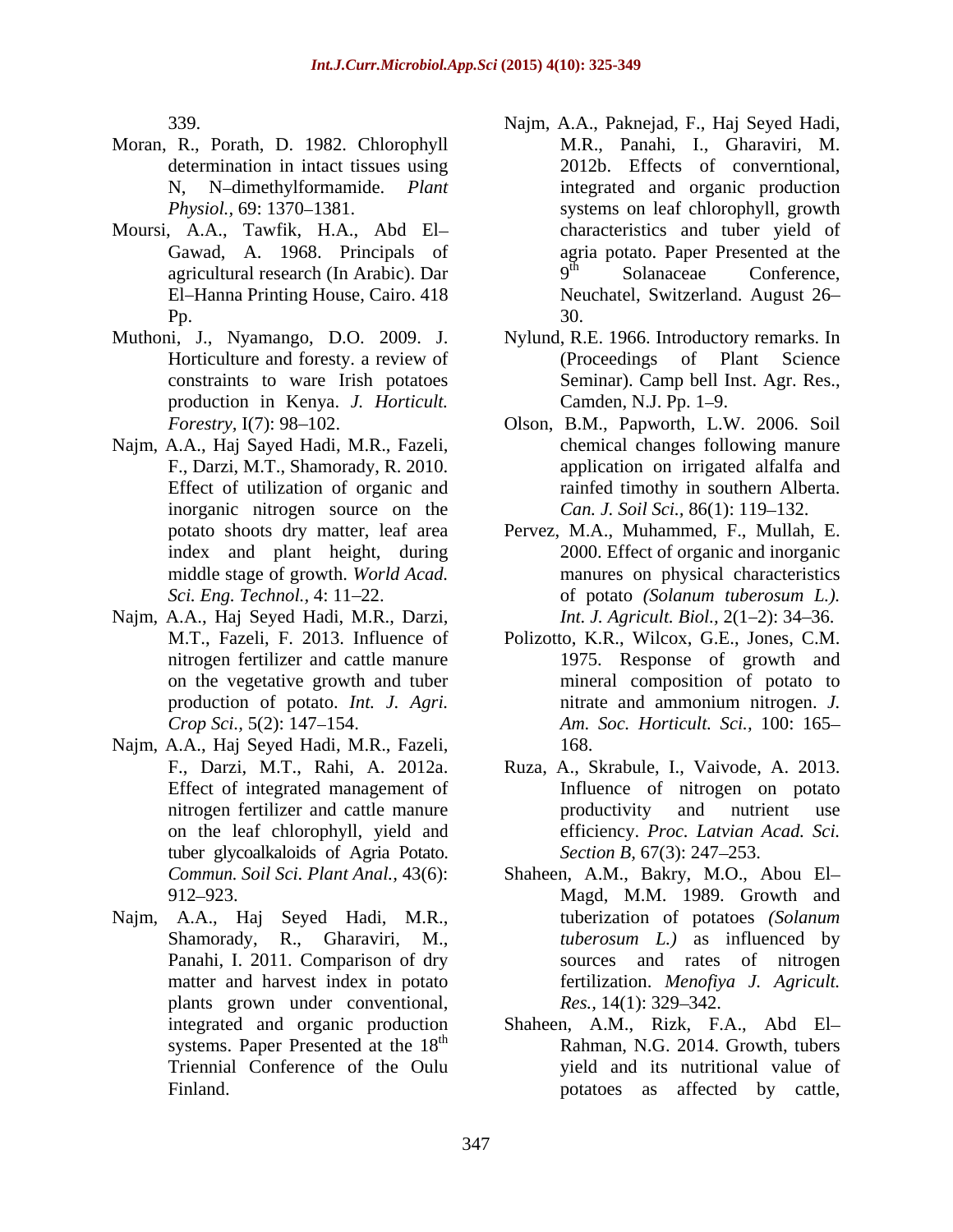- 
- Shahzad Jamaati, S., Mahmoodabad, R.Z., Stephen, D.J. 1999. Multiple signaling components of potato *(Solanum*
- Sharifi, M., Lynch, D.H., Zebarth, B.J.,
- Sincik, M., Turan, Z.M., Goksoy, A.T. crops and nitrogen fertilization rates. 0xfor, U.K. Pp. 367–394.
- Singh, R.B. 2000. Intensive agriculture high doses of fertilizers and Res., 5(2): 3584–3588.
- Singh, R.P., Mummdra, M.C., Gupta, S.C., cropping systems. *Indian J. Agron.,*
- chicken and /or chemical nitrogen Smith, O. 1968. Potatoes: production, fertilizer. *Middle East J. Agricult.* storing, processing. The Avi Pub. *Res.*, 3(2): 292–301. Co., Inc., Westport, Conn. 642 Pp.
- Shaheen, A.M., Rizk, F.A., Abd El-Samad, Soliman, E.M., El-Bahairy, U.A., El-E.H., El-Ashry, S.M. 2013. Effect of Kabbany, E.A., Khatab, K.A. 2000. nitrogen fertilizer and soil Effect of sources and rates of conditioner on the productivity of nitrogen fertilization on growth, potato plants grown under sandy soil strategies by yield and tuber quality of potatoes. conditions. *J. Appl. Sci. Res.,* 9(3): *Ann. Agricult. Sci.,* 3(Special Issue): 1774–1781. 1111–1126. 1111 1126.
	- Yari, A. 2010. Yield and yield pathways control tuber induction in potato. *Plant Physiol.*, 119: 1–8.
	- *tuberosum L.)* tuber as affected by Struik, P.C. 2007a. Above-ground and nitrogen fertilizer and plant density. below-ground plant development. In: *Aust. J. Basic Appl. Sci.,* 4(8): 3128 Vreugdenhl, D., Bradshaw, J.E., 3131. Gebhardt, C., Govers, F., Mackerron, Zheng, Z., Martin, R.C. 2009. (Eds), Potato biology and Evaluation of nitrogen supply rate biotechnology: advances and measured by in situ placement of perspectives. Elsevier, Oxford, U.K. plant root simulator TM Probes as a  $\qquad \qquad$  Pp. 219–236. D.K.L., Taylor, M.A., Ross, H.A. (Eds), Potato biology and biotechnology: advances and Pp. 219–236.
	- predictor of nitrogen supply from Struik, P.C. 2007b. Response of the potato soil and organic amendments in plant to temperature. In: Vreugdenhi, potato crop. *Am. J. Potato Res.,* 96: D., Bradshaw, J.E., Gebhardi, C., 356 366. Govers, F., Mackerron, D.K.L., 2008. Response of potato *(Solanum*  Potato biology and biotechnology: *tuberosum L.)* to green manure cover advances and perspectives. Elsevier, Taylor, M.A., Ross, H.A. (Eds), Oxfor, U.K. Pp. 367–394.
	- *Am. J. Potato Res.,* 85: 150 158. Such, C., Meka, S.S., Ngome, A.F., Neba, during the green revolution has A.D., Njualem, D. 2015. Effects of brought significant land and water organic and inorganic fertilizers on problems relating to soil degradation growth and yield of potato *(Solanum*  over exploitation of ground water tuberosum L.) in the Western and soil pollution due to the uses of Highlands of Cameroon. *Int. J. Dev.* D.A., Kemngwa, I.T., Sonkouat, *tuberosum L.)* in the Western *Res.*, 5(2): 3584–3588.
	- pesticides. *Agric. Ecosyst. Environ.,* Taiz, L., Zeiger, E. 2002. Plant physiology.  $82: 97-103$ .  $3^{rd}$  edn., Sinauer Associates. Inc. Sunder Land, M.A.
	- Agarwal, S.K. 1999. Effect of Tigoni, K. 2005. Kenya Agricultural integrated nutrient management on Research Institute (KARI). National productivity of pearl millet-wheat Potato Research Centre, Tigoni Annual Report.
	- 44: 250 255. Tirol-Padre, A., Ladha, J.K., Regmi, A.P.,